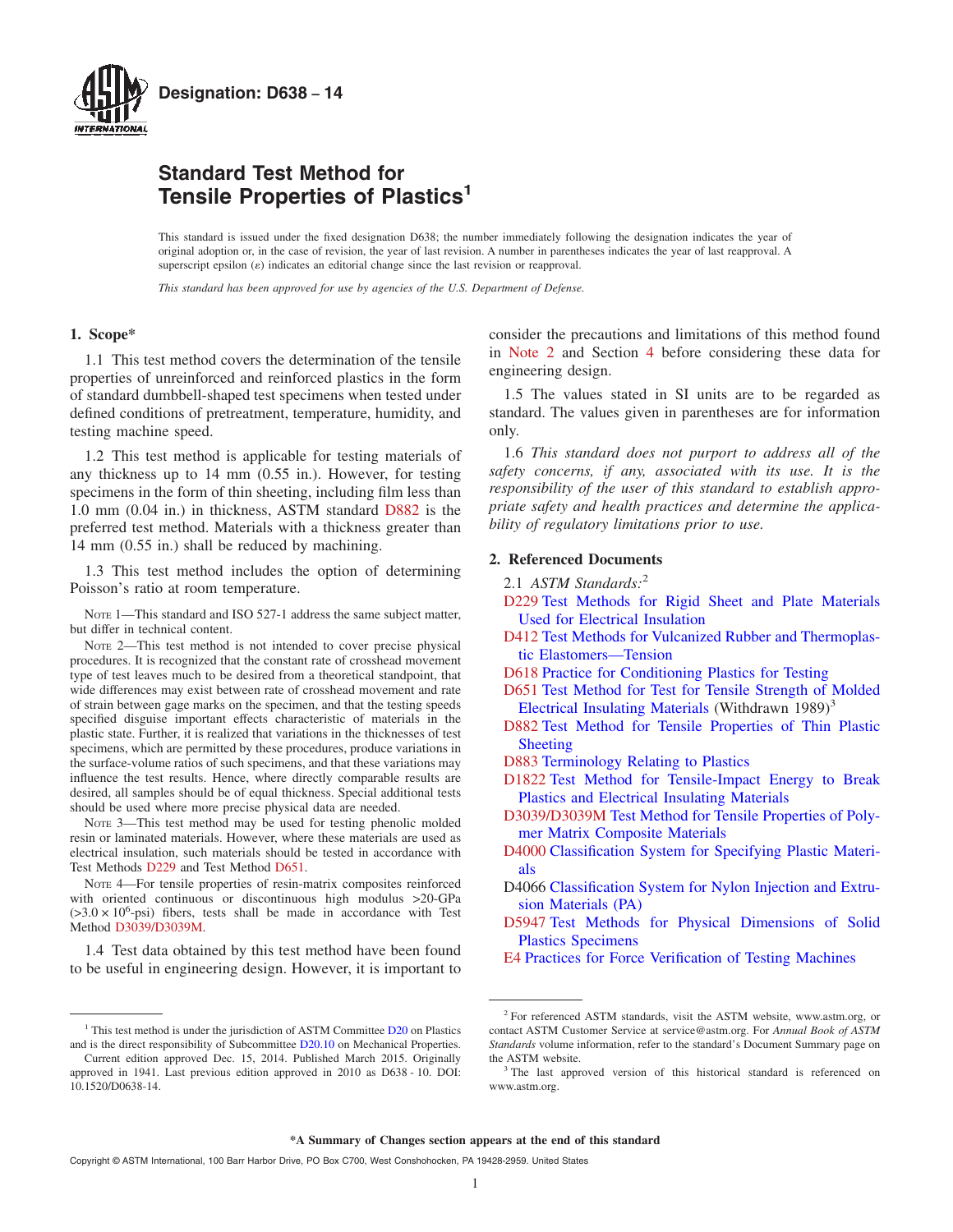<span id="page-1-0"></span>[E83](#page-2-0) [Practice for Verification and Classification of Exten](http://dx.doi.org/10.1520/E0083)[someter Systems](http://dx.doi.org/10.1520/E0083)

E132 [Test Method for Poisson's Ratio at Room Temperature](http://dx.doi.org/10.1520/E0132)

[E691](#page-8-0) [Practice for Conducting an Interlaboratory Study to](http://dx.doi.org/10.1520/E0691) [Determine the Precision of a Test Method](http://dx.doi.org/10.1520/E0691)

2.2 *ISO Standard:*<sup>4</sup>

[ISO 527-1](#page-0-0) Determination of Tensile Properties

## **3. Terminology**

3.1 *Definitions—*Definitions of terms applying to this test method appear in Terminology [D883](#page-5-0) and [Annex A2.](#page-10-0)

## **4. Significance and Use**

4.1 This test method is designed to produce tensile property data for the control and specification of plastic materials. These data are also useful for qualitative characterization and for research and development.

4.2 Some material specifications that require the use of this test method, but with some procedural modifications that take precedence when adhering to the specification. Therefore, it is advisable to refer to that material specification before using this test method. Table 1 in Classification [D4000](#page-0-0) lists the ASTM materials standards that currently exist.

4.3 Tensile properties are known to vary with specimen preparation and with speed and environment of testing. Consequently, where precise comparative results are desired, these factors must be carefully controlled.

4.4 It is realized that a material cannot be tested without also testing the method of preparation of that material. Hence, when comparative tests of materials per se are desired, exercise great care to ensure that all samples are prepared in exactly the same way, unless the test is to include the effects of sample preparation. Similarly, for referee purposes or comparisons within any given series of specimens, care shall be taken to secure the maximum degree of uniformity in details of preparation, treatment, and handling.

4.5 Tensile properties provide useful data for plastics engineering design purposes. However, because of the high degree of sensitivity exhibited by many plastics to rate of straining and environmental conditions, data obtained by this test method cannot be considered valid for applications involving load-time scales or environments widely different from those of this test method. In cases of such dissimilarity, no reliable estimation of the limit of usefulness can be made for most plastics. This sensitivity to rate of straining and environment necessitates testing over a broad load-time scale (including impact and creep) and range of environmental conditions if tensile properties are to suffice for engineering design purposes.

NOTE 5—Since the existence of a true elastic limit in plastics (as in many other organic materials and in many metals) is debatable, the propriety of applying the term "elastic modulus" in its quoted, generally accepted definition to describe the "stiffness" or "rigidity" of a plastic has been seriously questioned. The exact stress-strain characteristics of plastic materials are highly dependent on such factors as rate of application of stress, temperature, previous history of specimen, etc. However, stressstrain curves for plastics, determined as described in this test method, almost always show a linear region at low stresses, and a straight line drawn tangent to this portion of the curve permits calculation of an elastic modulus of the usually defined type. Such a constant is useful if its arbitrary nature and dependence on time, temperature, and similar factors are realized.

#### **5. Apparatus**

5.1 *Testing Machine—*A testing machine of the constantrate-of-crosshead-movement type and comprising essentially the following:

5.1.1 *Fixed Member—*A fixed or essentially stationary member carrying one grip.

5.1.2 *Movable Member—*A movable member carrying a second grip.

5.1.3 *Grips—*Grips for holding the test specimen between the fixed member and the movable member of the testing machine can be either the fixed or self-aligning type.

5.1.3.1 Fixed grips are rigidly attached to the fixed and movable members of the testing machine. When this type of grip is used take extreme care to ensure that the test specimen is inserted and clamped so that the long axis of the test specimen coincides with the direction of pull through the center line of the grip assembly.

5.1.3.2 Self-aligning grips are attached to the fixed and movable members of the testing machine in such a manner that they will move freely into alignment as soon as any load is applied so that the long axis of the test specimen will coincide with the direction of the applied pull through the center line of the grip assembly. Align the specimens as perfectly as possible with the direction of pull so that no rotary motion that may induce slippage will occur in the grips; there is a limit to the amount of misalignment self-aligning grips will accommodate.

5.1.3.3 The test specimen shall be held in such a way that slippage relative to the grips is prevented insofar as possible. Grip surfaces that are deeply scored or serrated with a pattern similar to those of a coarse single-cut file, serrations about 2.4 mm (0.09 in.) apart and about 1.6 mm (0.06 in.) deep, have been found satisfactory for most thermoplastics. Finer serrations have been found to be more satisfactory for harder plastics, such as the thermosetting materials. It is important that the serrations be kept clean and sharp. Should breaking in the grips occur, even when deep serrations or abraded specimen surfaces are used, other techniques shall be used. Other techniques that have been found useful, particularly with smooth-faced grips, are abrading that portion of the surface of the specimen that will be in the grips, and interposing thin pieces of abrasive cloth, abrasive paper, or plastic, or rubbercoated fabric, commonly called hospital sheeting, between the specimen and the grip surface. No. 80 double-sided abrasive paper has been found effective in many cases. An open-mesh fabric, in which the threads are coated with abrasive, has also been effective. Reducing the cross-sectional area of the specimen may also be effective. The use of special types of grips is sometimes necessary to eliminate slippage and breakage in the grips.

5.1.4 *Drive Mechanism—*A drive mechanism for imparting a uniform, controlled velocity to the movable member with

<sup>4</sup> Available from American National Standards Institute (ANSI), 25 W. 43rd St., 4th Floor, New York, NY 10036, http://www.ansi.org.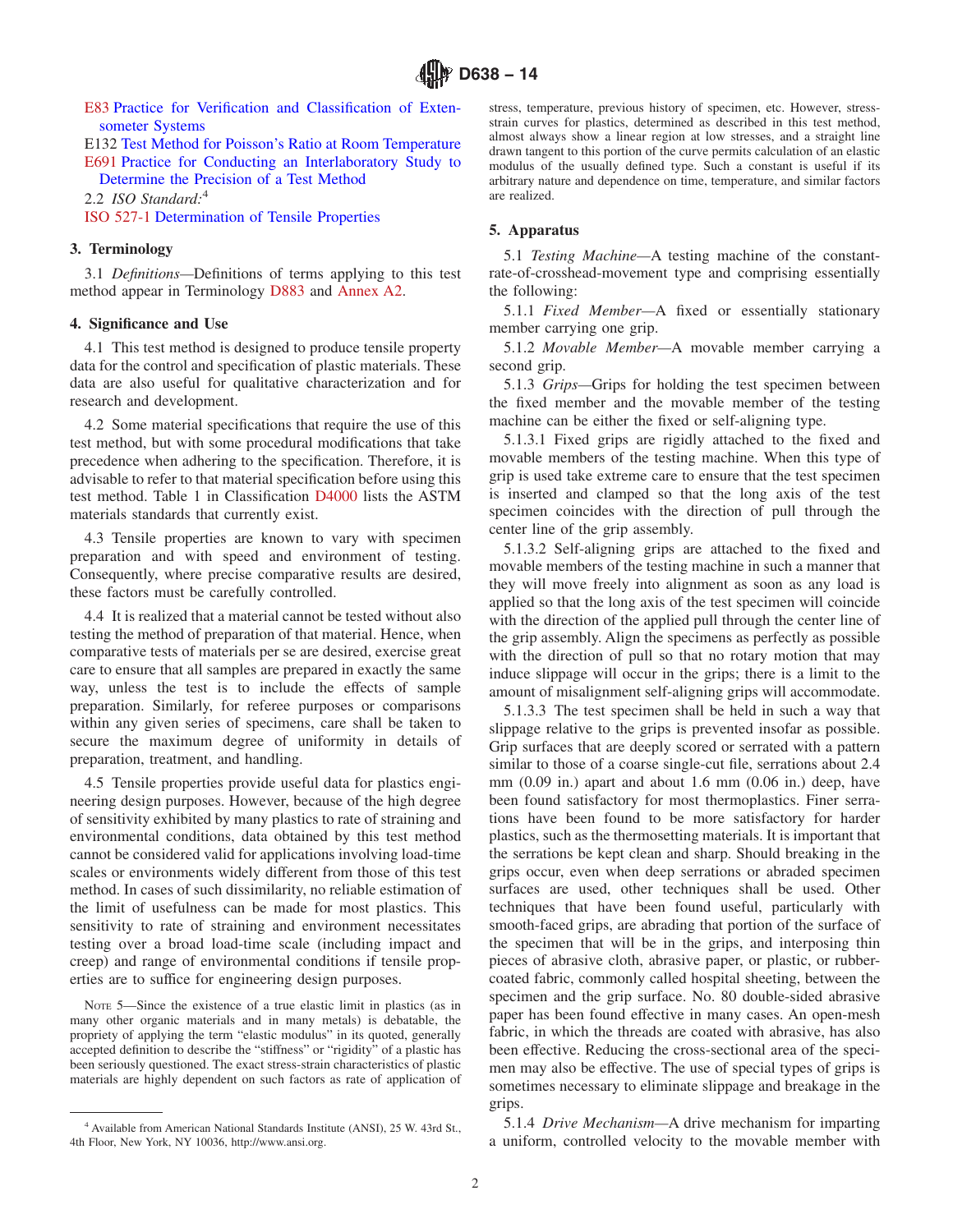<span id="page-2-0"></span>respect to the stationary member. This velocity is to be regulated as specified in Section [8.](#page-4-0)

5.1.5 *Load Indicator—*A suitable load-indicating mechanism capable of showing the total tensile load carried by the test specimen when held by the grips. This mechanism shall be essentially free of inertia lag at the specified rate of testing and shall indicate the load with an accuracy of  $\pm 1\%$  of the indicated value, or better. The accuracy of the testing machine shall be verified in accordance with Practices E4.

NOTE 6—Experience has shown that many testing machines now in use are incapable of maintaining accuracy for as long as the periods between inspection recommended in Practices [E4.](#page-0-0) Hence, it is recommended that each machine be studied individually and verified as often as may be found necessary. It frequently will be necessary to perform this function daily.

5.1.6 The fixed member, movable member, drive mechanism, and grips shall be constructed of such materials and in such proportions that the total elastic longitudinal strain of the system constituted by these parts does not exceed 1 % of the total longitudinal strain between the two gage marks on the test specimen at any time during the test and at any load up to the rated capacity of the machine.

5.1.7 *Crosshead Extension Indicator—*A suitable extension indicating mechanism capable of showing the amount of change in the separation of the grips, that is, crosshead movement. This mechanism shall be essentially free of inertial lag at the specified rate of testing and shall indicate the crosshead movement with an accuracy of  $\pm 10\%$  of the indicated value.

5.2 *Extension Indicator* (extensometer)*—*A suitable instrument shall be used for determining the distance between two designated points within the gauge length of the test specimen as the specimen is stretched. For referee purposes, the extensometer must be set at the full gage length of the specimen, as shown in [Fig. 1.](#page-3-0) It is desirable, but not essential, that this instrument automatically record this distance, or any change in it, as a function of the load on the test specimen or of the elapsed time from the start of the test, or both. If only the latter is obtained, load-time data must also be taken. This instrument shall be essentially free of inertia at the specified speed of testing. Extensometers shall be classified and their calibration periodically verified in accordance with Practice E83.

5.2.1 *Modulus-of-Elasticity Measurements—*For modulusof-elasticity measurements, an extensometer with a maximum strain error of 0.0002 mm/mm (in./in.) that automatically and continuously records shall be used. An extensometer classified by Practice E83 as fulfilling the requirements of a B-2 classification within the range of use for modulus measurements meets this requirement.

5.2.2 *Low-Extension Measurements—*For elongation-atyield and low-extension measurements (nominally 20 % or less), the same above extensometer, attenuated to 20 % extension, is acceptable. In any case, the extensometer system must meet at least Class C (Practice [E83\)](#page-1-0) requirements, which include a fixed strain error of 0.001 strain or  $\pm 1.0$  % of the indicated strain, whichever is greater.

5.2.3 *High-Extension Measurements—*For making measurements at elongations greater than 20 %, measuring techniques with error no greater than  $\pm 10\%$  of the measured value are acceptable.

5.3 *Micrometers—*Apparatus for measuring the width and thickness of the test specimen shall comply with the requirements of Test Method [D5947.](#page-5-0)

## **6. Test Specimens**

## 6.1 *Sheet, Plate, and Molded Plastics:*

6.1.1 *Rigid and Semirigid Plastics—*The test specimen shall conform to the dimensions shown in [Fig. 1.](#page-3-0) The Type I specimen is the preferred specimen and shall be used where sufficient material having a thickness of 7 mm (0.28 in.) or less is available. The Type II specimen is recommended when a material does not break in the narrow section with the preferred Type I specimen. The Type V specimen shall be used where only limited material having a thickness of 4 mm (0.16 in.) or less is available for evaluation, or where a large number of specimens are to be exposed in a limited space (thermal and environmental stability tests, etc.). The Type IV specimen is generally used when direct comparisons are required between materials in different rigidity cases (that is, nonrigid and semirigid). The Type III specimen must be used for all materials with a thickness of greater than 7 mm (0.28 in.) but not more than 14 mm (0.55 in.).

6.1.2 *Nonrigid Plastics—*The test specimen shall conform to the dimensions shown in [Fig. 1.](#page-3-0) The Type IV specimen shall be used for testing nonrigid plastics with a thickness of 4 mm (0.16 in.) or less. The Type III specimen must be used for all materials with a thickness greater than 7 mm (0.28 in.) but not more than 14 mm (0.55 in.).

6.1.3 *Reinforced Composites—*The test specimen for reinforced composites, including highly orthotropic laminates, shall conform to the dimensions of the Type I specimen shown in [Fig. 1.](#page-3-0)

6.1.4 *Preparation—*Methods of preparing test specimens include injection molding, machining operations, or die cutting, from materials in sheet, plate, slab, or similar form. Materials thicker than 14 mm (0.55 in.) shall be machined to 14 mm (0.55 in.) for use as Type III specimens.

NOTE 7—Test results have shown that for some materials such as glass cloth, SMC, and BMC laminates, other specimen types should be considered to ensure breakage within the gage length of the specimen, as mandated by [7.3.](#page-4-0)

NOTE 8—When preparing specimens from certain composite laminates such as woven roving, or glass cloth, exercise care in cutting the specimens parallel to the reinforcement. The reinforcement will be significantly weakened by cutting on a bias, resulting in lower laminate properties, unless testing of specimens in a direction other than parallel with the reinforcement constitutes a variable being studied.

NOTE 9—Specimens prepared by injection molding may have different tensile properties than specimens prepared by machining or die-cutting because of the orientation induced. This effect may be more pronounced in specimens with narrow sections.

6.2 *Rigid Tubes—*The test specimen for rigid tubes shall be as shown in [Fig. 2.](#page-4-0) The length, *L*, shall be as shown in the table in [Fig. 2.](#page-4-0) A groove shall be machined around the outside of the specimen at the center of its length so that the wall section after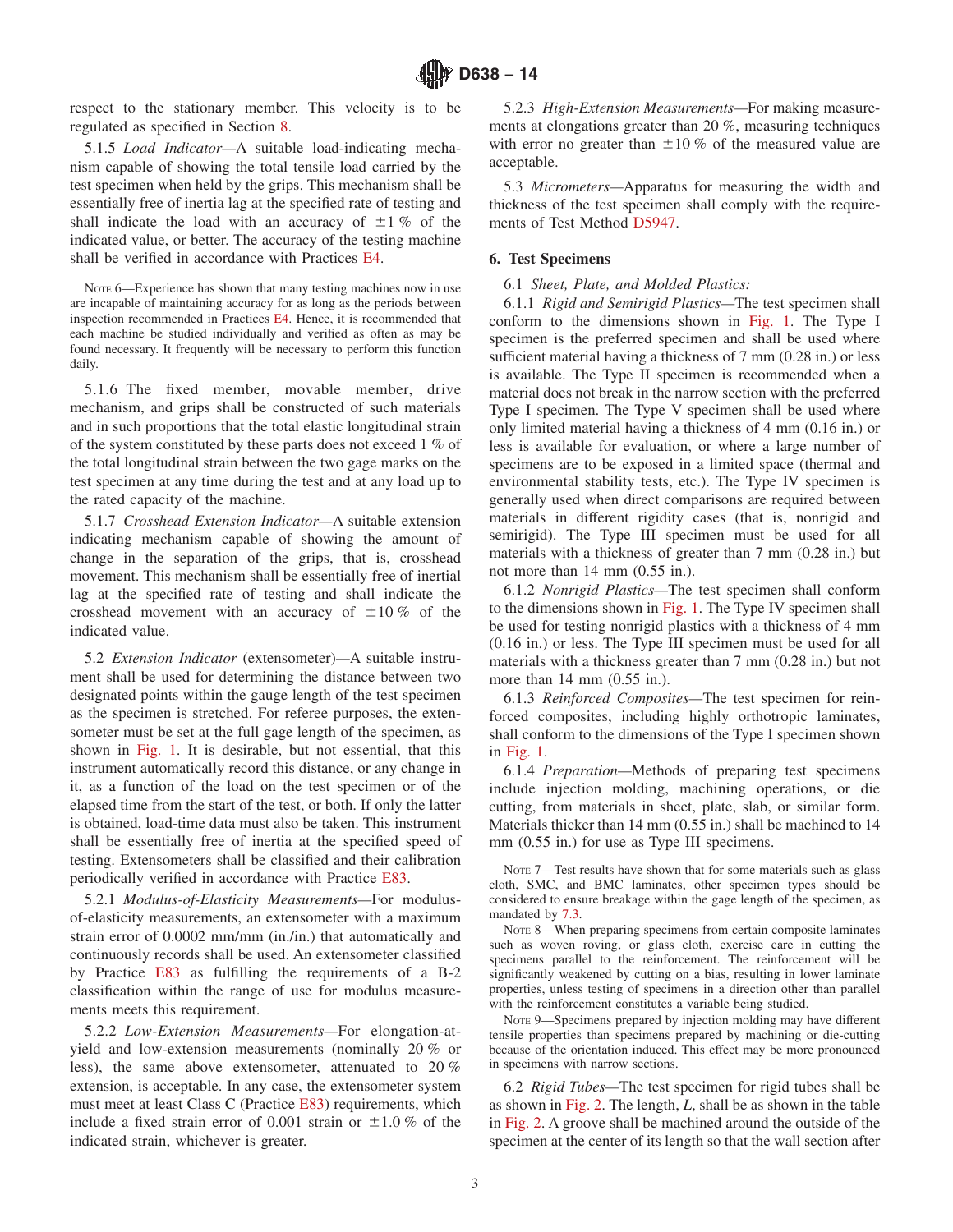**D638 − 14**

<span id="page-3-0"></span>

Specimen Dimensions for Thickness, *T*, mm (in.)*<sup>A</sup>*

|                                          | 7 (0.28) or under |           | Over 7 to 14 (0.28 to 0.55), incl | 4 (0.16) or under |                |                                         |
|------------------------------------------|-------------------|-----------|-----------------------------------|-------------------|----------------|-----------------------------------------|
| Dimensions (see drawings)                | Type I            | Type II   | Type III                          | Type $IV^B$       | Type $V^{C,D}$ | Tolerances                              |
| W—Width of narrow section <sup>E,F</sup> | 13(0.50)          | 6(0.25)   | 19(0.75)                          | 6(0.25)           | 3.18(0.125)    | $\pm 0.5$ ( $\pm 0.02$ ) <sup>B,C</sup> |
| L-Length of narrow section               | 57 (2.25)         | 57 (2.25) | 57 (2.25)                         | 33(1.30)          | 9.53(0.375)    | $\pm 0.5~(\pm 0.02)^C$                  |
| $WO$ -Width overall, min <sup>G</sup>    | 19 (0.75)         | 19 (0.75) | 29(1.13)                          | 19(0.75)          | $\cdots$       | $+6.4 (+ 0.25)$                         |
| WO-Width overall, min <sup>G</sup>       | $\cdots$          | $\cdots$  | $\cdots$                          | $\cdots$          | 9.53(0.375)    | $+3.18 (+0.125)$                        |
| $LO$ -Length overall, min <sup>H</sup>   | 165(6.5)          | 183 (7.2) | 246(9.7)                          | 115(4.5)          | 63.5(2.5)      | no max (no max)                         |
| $G$ -Gage length'                        | 50(2.00)          | 50(2.00)  | 50 (2.00)                         | $\cdots$          | 7.62 (0.300)   | $\pm 0.25~(\pm 0.010)^C$                |
| $G$ –Gage length'                        | $\cdots$          | $\cdots$  | $\cdots$                          | 25(1.00)          | $\cdots$       | $\pm 0.13$ ( $\pm 0.005$ )              |
| D-Distance between grips                 | 115(4.5)          | 135 (5.3) | 115(4.5)                          | 65 $(2.5)^{J}$    | 25.4(1.0)      | $±5$ ( $±0.2$ )                         |
| R-Radius of fillet                       | 76 (3.00)         | 76 (3.00) | 76 (3.00)                         | 14 (0.56)         | 12.7(0.5)      | $±1$ (±0.04) <sup><i>C</i></sup>        |
| RO-Outer radius (Type IV)                | $\cdots$          | $\cdots$  | $\cdots$                          | 25 (1.00)         | $\cdots$       | $±1$ (±0.04)                            |

*<sup>A</sup>*Thickness, *T*, shall be 3.2± 0.4 mm (0.13 ± 0.02 in.) for all types of molded specimens, and for other Types I and II specimens where possible. If specimens are machined from sheets or plates, thickness, *T*, shall be the thickness of the sheet or plate provided this does not exceed the range stated for the intended specimen type. For sheets of nominal thickness greater than 14 mm (0.55 in.) the specimens shall be machined to  $14 \pm 0.4$  mm (0.55  $\pm$  0.02 in.) in thickness, for use with the Type III specimen. For sheets of nominal thickness between 14 and 51 mm (0.55 and 2 in.) approximately equal amounts shall be machined from each surface. For thicker sheets both surfaces of the specimen shall be machined, and the location of the specimen with reference to the original thickness of the sheet shall be noted. Tolerances on thickness less than 14 mm (0.55 in.) shall be those standard for the grade of material tested.

*B*For the Type IV specimen, the internal width of the narrow section of the die shall be 6.00 ± 0.05 mm (0.250 ± 0.002 in.). The dimensions are essentially those of Die<br>C in Test Methods D412.

<sup>C</sup>The Type V specimen shall be machined or die cut to the dimensions shown, or molded in a mold whose cavity has these dimensions. The dimensions shall be:  $W = 3.18 \pm 0.03$  mm (0.125  $\pm$  0.001 in.),

 $L = 9.53 \pm 0.08$  mm (0.375  $\pm$  0.003 in.).

*G* = 7.62 ± 0.02 mm (0.300 ± 0.001 in.), and

 $R = 12.7 \pm 0.08$  mm (0.500  $\pm$  0.003 in.).<br>The other tolerances are those in the table.

<sup>D</sup>Supporting data on the introduction of the L specimen of Test Method [D1822](#page-0-0) as the Type V specimen are available from ASTM Headquarters. Request RR:D20-1038.<br><sup>E</sup>The tolerances of the width at the center W<sub>c</sub> shall be +0 reduction in *<sup>W</sup>* at the center shall be gradual, equally on each side so that no abrupt changes in dimension result. *<sup>F</sup>*

For molded specimens, a draft of not over 0.13 mm (0.005 in.) is allowed for either Type I or II specimens 3.2 mm (0.13 in.) in thickness. See diagram below and this shall be taken into account when calculating width of the specimen. Thus a typical section of a molded Type I specimen, having the maximum allowable draft, could be as follows:

*<sup>G</sup>*Overall widths greater than the minimum indicated are used for some materials in order to avoid breaking in the grips.

*<sup>H</sup>*Overall lengths greater than the minimum indicated are used for some materials to avoid breaking in the grips or to satisfy special test requirements.

*I* Test marks or initial extensometer span.

*J* When self-tightening grips are used, for highly extensible polymers, the distance between grips will depend upon the types of grips used and may not be critical if maintained uniform once chosen.



**FIG. 1 Tension Test Specimens for Sheet, Plate, and Molded Plastics**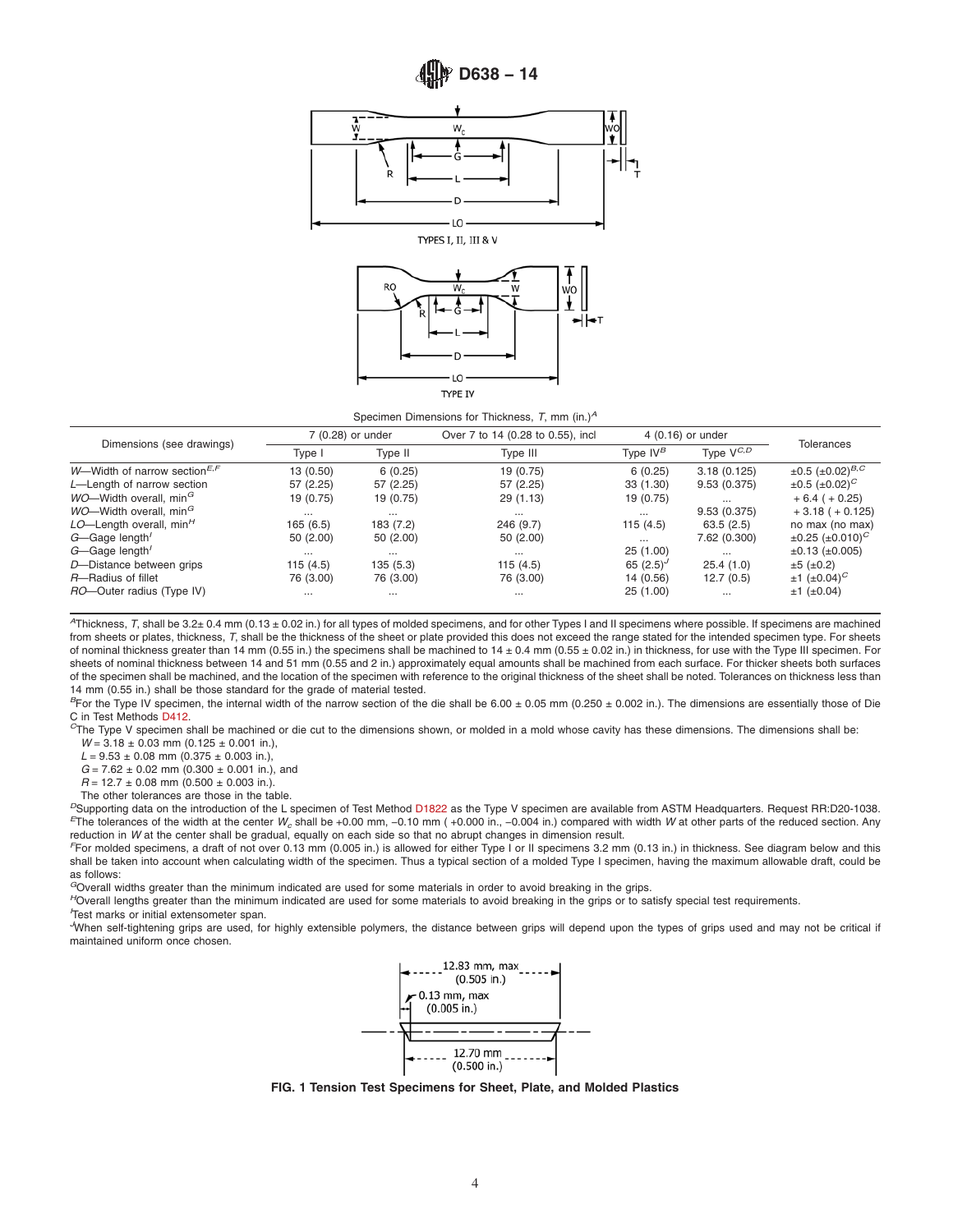<span id="page-4-0"></span>

DIMENSIONS OF TUBE SPECIMENS

| Nominal Wall<br><b>Thickness</b> | Length of Radial<br>Sections.<br>2R.S. | <b>Total Calculated</b><br>Minimum<br>Length of Specimen | Standard Length, L.<br>of Specimen to Be<br>Used for 89-mm<br>$(3.5$ -in.) Jaws <sup>A</sup> |
|----------------------------------|----------------------------------------|----------------------------------------------------------|----------------------------------------------------------------------------------------------|
|                                  |                                        | $mm$ (in.)                                               |                                                                                              |
| 0.79(1/32)                       | 13.9 (0.547)                           | 350 (13.80)                                              | 381 (15)                                                                                     |
| 1.2 $(3/64)$                     | 17.0 (0.670)                           | 354 (13.92)                                              | 381 (15)                                                                                     |
| 1.6 $(\frac{1}{16})$             | 19.6 (0.773)                           | 356 (14.02)                                              | 381 (15)                                                                                     |
| 2.4(3/32)                        | 24.0 (0.946)                           | 361 (14.20)                                              | 381 (15)                                                                                     |
| $3.2 \frac{1}{8}$                | 27.7 (1.091)                           | 364 (14.34)                                              | 381 (15)                                                                                     |
| 4.8 $(3/16)$                     | 33.9 (1.333)                           | 370 (14.58)                                              | 381 (15)                                                                                     |
| 6.4 $(\frac{1}{4})$              | 39.0 (1.536)                           | 376 (14.79)                                              | 400 (15.75)                                                                                  |
| 7.9(5/16)                        | 43.5 (1.714)                           | 380 (14.96)                                              | 400 (15.75)                                                                                  |
| 9.5(3/8)                         | 47.6 (1.873)                           | 384 (15.12)                                              | 400 (15.75)                                                                                  |
| 11.1(7/16)                       | 51.3 (2.019)                           | 388 (15.27)                                              | 400 (15.75)                                                                                  |
| 12.7(1/2)                        | 54.7 (2.154)                           | 391 (15.40)                                              | 419 (16.5)                                                                                   |
|                                  |                                        |                                                          |                                                                                              |

*<sup>A</sup>*For jaws greater than 89 mm (3.5 in.), the standard length shall be increased by twice the length of the jaws minus 178 mm (7 in.). The standard length permits a slippage of approximately 6.4 to 12.7 mm (0.25 to 0.50 in.) in each jaw while maintaining the maximum length of the jaw grip.

#### **FIG. 2 Diagram Showing Location of Tube Tension Test Specimens in Testing Machine**

machining shall be 60 % of the original nominal wall thick-

ness. This groove shall consist of a straight section 57.2 mm (2.25 in.) in length with a radius of 76 mm (3 in.) at each end joining it to the outside diameter. Steel or brass plugs having diameters such that they will fit snugly inside the tube and having a length equal to the full jaw length plus 25 mm  $(1 \text{ in.})$ shall be placed in the ends of the specimens to prevent crushing. They can be located conveniently in the tube by separating and supporting them on a threaded metal rod. Details of plugs and test assembly are shown in Fig. 2.

6.3 *Rigid Rods—*The test specimen for rigid rods shall be as shown in [Fig. 3.](#page-5-0) The length, *L*, shall be as shown in the table in [Fig. 3.](#page-5-0) A groove shall be machined around the specimen at the center of its length so that the diameter of the machined portion shall be 60 % of the original nominal diameter. This groove shall consist of a straight section 57.2 mm (2.25 in.) in length with a radius of 76 mm (3 in.) at each end joining it to the outside diameter.

6.4 All surfaces of the specimen shall be free of visible flaws, scratches, or imperfections. Marks left by coarse machining operations shall be carefully removed with a fine file or abrasive, and the filed surfaces shall then be smoothed with abrasive paper (No. 00 or finer). The finishing sanding strokes shall be made in a direction parallel to the long axis of the test specimen. All flash shall be removed from a molded specimen, taking great care not to disturb the molded surfaces. In machining a specimen, undercuts that would exceed the dimensional tolerances shown in [Fig. 1](#page-3-0) shall be scrupulously avoided. Care shall also be taken to avoid other common machining errors.

6.5 If it is necessary to place gage marks on the specimen, this shall be done with a wax crayon or India ink that will not affect the material being tested. Gage marks shall not be scratched, punched, or impressed on the specimen.

6.6 When testing materials that are suspected of anisotropy, duplicate sets of test specimens shall be prepared, having their long axes respectively parallel with, and normal to, the suspected direction of anisotropy.

## **7. Number of Test Specimens**

7.1 Test at least five specimens for each sample in the case of isotropic materials.

7.2 For anisotropic materials, when applicable, test five specimens, normal to, and five parallel with, the principle axis of anisotropy.

7.3 Discard specimens that break at some flaw, or that break outside of the narrow cross-sectional test section [\(Fig. 1,](#page-3-0) dimension "L"), and make retests, unless such flaws constitute a variable to be studied.

NOTE 10—Before testing, all transparent specimens should be inspected in a polariscope. Those which show atypical or concentrated strain patterns should be rejected, unless the effects of these residual strains constitute a variable to be studied.

#### **8. Speed of Testing**

8.1 Speed of testing shall be the relative rate of motion of the grips or test fixtures during the test. The rate of motion of the driven grip or fixture when the testing machine is running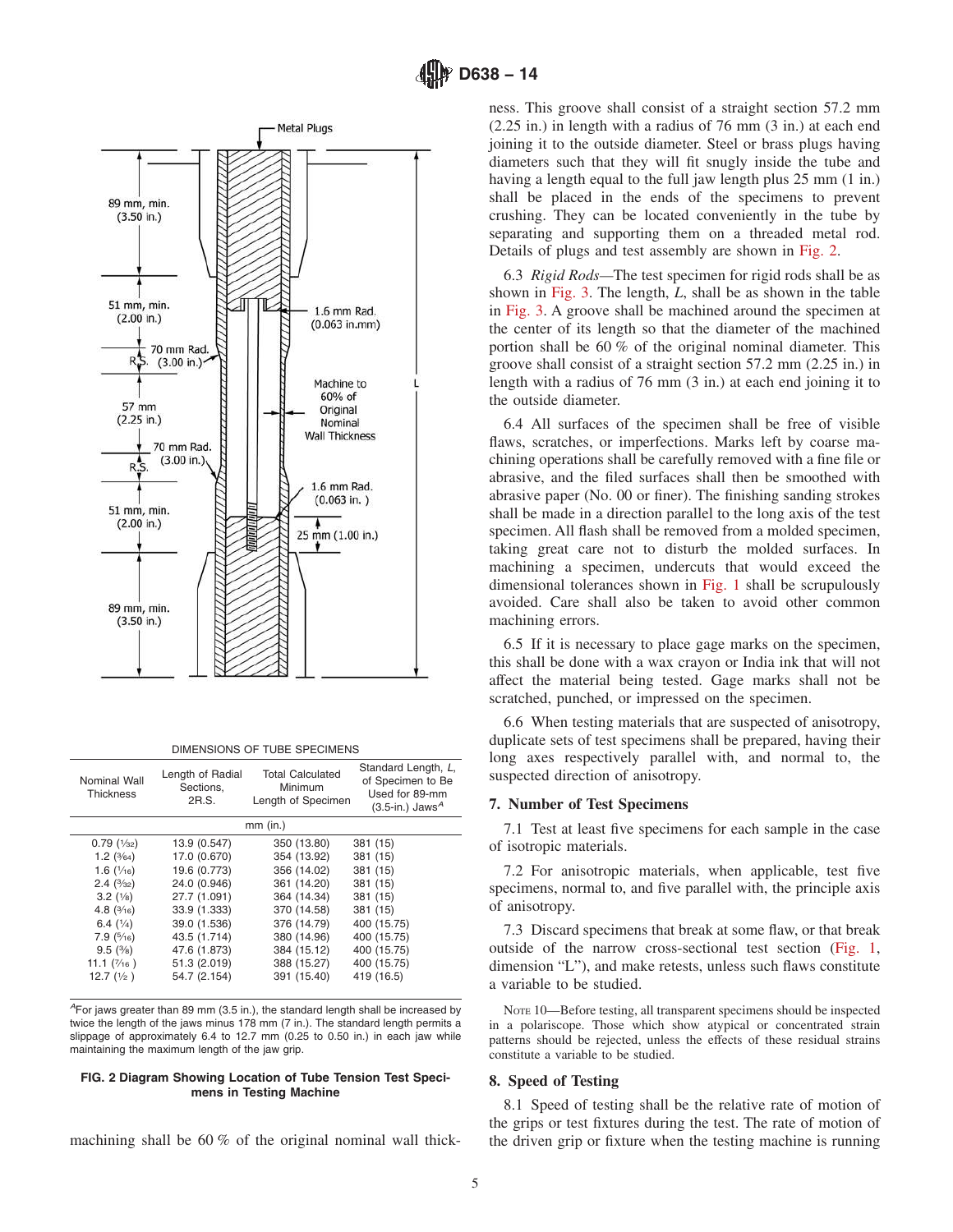<span id="page-5-0"></span>

#### DIMENSIONS OF ROD SPECIMENS

| Nominal Diam-<br>eter | Length of Radial<br>Sections, 2R.S. | <b>Total Calculated</b><br>Minimum<br>Length of Specimen | Standard Length, L, of<br>Specimen to Be Used<br>for 89-mm (3.5-in.)<br>Jaws <sup>A</sup> |
|-----------------------|-------------------------------------|----------------------------------------------------------|-------------------------------------------------------------------------------------------|
|                       |                                     | $mm$ (in.)                                               |                                                                                           |
| $3.2 \frac{1}{8}$     | 19.6 (0.773)                        | 356 (14.02)                                              | 381 (15)                                                                                  |
| 4.7 $(\frac{1}{16})$  | 24.0 (0.946)                        | 361 (14.20)                                              | 381 (15)                                                                                  |
| 6.4 $(\frac{1}{4})$   | 27.7 (1.091)                        | 364 (14.34)                                              | 381 (15)                                                                                  |
| 9.5(3/8)              | 33.9 (1.333)                        | 370 (14.58)                                              | 381 (15)                                                                                  |
| 12.7(1/2)             | 39.0 (1.536)                        | 376 (14.79)                                              | 400 (15.75)                                                                               |
| 15.9(5/8)             | 43.5 (1.714)                        | 380 (14.96)                                              | 400 (15.75)                                                                               |
| 19.0 $(3/4)$          | 47.6 (1.873)                        | 384 (15.12)                                              | 400 (15.75)                                                                               |
| 22.2(7)               | 51.5 (2.019)                        | 388 (15.27)                                              | 400 (15.75)                                                                               |
| 25.4(1)               | 54.7 (2.154)                        | 391 (15.40)                                              | 419 (16.5)                                                                                |
| $31.8(1\frac{1}{4})$  | 60.9 (2.398)                        | 398 (15.65)                                              | 419 (16.5)                                                                                |
| $38.1(1\frac{1}{2})$  | 66.4 (2.615)                        | 403 (15.87)                                              | 419 (16.5)                                                                                |
| 42.5 $(1\frac{3}{4})$ | 71.4 (2.812)                        | 408 (16.06)                                              | 419 (16.5)                                                                                |
| 50.8(2)               | 76.0 (2.993)                        | 412 (16.24)                                              | 432 (17)                                                                                  |
|                       |                                     |                                                          |                                                                                           |

*<sup>A</sup>*For jaws greater than 89 mm (3.5 in.), the standard length shall be increased by twice the length of the jaws minus 178 mm (7 in.). The standard length permits a slippage of approximately 6.4 to 12.7 mm (0.25 to 0.50 in.) in each jaw while maintaining the maximum length of the jaw grip.

#### **FIG. 3 Diagram Showing Location of Rod Tension Test Specimen in Testing Machine**

idle may be used, if it can be shown that the resulting speed of testing is within the limits of variation allowed.

8.2 Choose the speed of testing from Table 1. Determine this chosen speed of testing by the specification for the material being tested, or by agreement between those concerned. When

**TABLE 1 Designations for Speed of Testing***<sup>A</sup>*

| $Cl$ assification <sup>B</sup> | Specimen Type                | Speed of Testing,<br>mm/min (in./min) | Nominal<br>Strain <sup>C</sup> Rate at<br>Start of Test,<br>$mm/mm$ min<br>(in./inmin) |
|--------------------------------|------------------------------|---------------------------------------|----------------------------------------------------------------------------------------|
| <b>Rigid and Semirigid</b>     | I, II, III rods and<br>tubes | $5(0.2) \pm 25\%$                     | 0.1                                                                                    |
|                                |                              | 50 (2) $\pm$ 10 %                     | 1                                                                                      |
|                                |                              | 500 (20) $\pm$ 10 %                   | 10                                                                                     |
|                                | IV                           | $5(0.2) \pm 25\%$                     | 0.15                                                                                   |
|                                |                              | 50 (2) $\pm$ 10 %                     | 1.5                                                                                    |
|                                |                              | 500 (20) $\pm$ 10 %                   | 15                                                                                     |
|                                | ν                            | 1 $(0.05) \pm 25 \%$                  | 0.1                                                                                    |
|                                |                              | 10 (0.5) $\pm$ 25 %                   | 1                                                                                      |
|                                |                              | 100 $(5)$ ± 25 %                      | 10                                                                                     |
| Nonrigid                       | Ш                            | 50 (2) $\pm$ 10 %                     | 1                                                                                      |
|                                |                              | 500 (20) $\pm$ 10 %                   | 10                                                                                     |
|                                | IV                           | 50 (2) $\pm$ 10 %                     | 1.5                                                                                    |
|                                |                              | 500 (20) $\pm$ 10 %                   | 15                                                                                     |

*A*Select the lowest speed that produces rupture in 0.5 to 5 min for the specimen geometry being used (see 8.2).

<sup>B</sup>See Terminology [D883](#page-13-0) for definitions.<br><sup>*C*</sup>The initial rate of straining cannot be calculated exactly for dumbbell-shaped specimens because of extension, both in the reduced section outside the gage length and in the fillets. This initial strain rate can be measured from the initial slope of the tensile strain-versus-time diagram.

the speed is not specified, use the lowest speed shown in Table 1 for the specimen geometry being used, which gives rupture within 0.5 to 5-min testing time.

8.3 Make modulus determinations at the speed selected for the other tensile properties when the recorder response and resolution are adequate.

#### **9. Conditioning**

9.1 *Conditioning—*Condition the test specimens in accordance with Procedure A of Practice D618, unless otherwise specified by contract or the relevant ASTM material specification. Conditioning time is specified as a minimum. Temperature and humidity tolerances shall be in accordance with Section 7 of Practice D618 unless specified differently by contract or material specification.

9.2 *Test Conditions—*Conduct the tests at the same temperature and humidity used for conditioning with tolerances in accordance with Section 7 of Practice [D618,](#page-0-0) unless otherwise specified by contract or the relevant ASTM material specification.

## **10. Procedure**

10.1 Measure the width and thickness of each specimen to the nearest 0.025 mm (0.001 in.) using the applicable test methods in [D5947.](#page-13-0)

10.1.1 Measure the width and thickness of flat specimens at the center of each specimen and within 5 mm of each end of the gage length.

10.1.2 For injection molded specimens, the actual measurement of only one specimen from each sample will suffice when it has previously been demonstrated that the specimen-tospecimen variation in width and thickness is less than 1 %.

10.1.3 For thin sheeting, including film less than 1.0 mm (0.04 in.), take the width of specimens produced by a Type IV die as the distance between the cutting edges of the die in the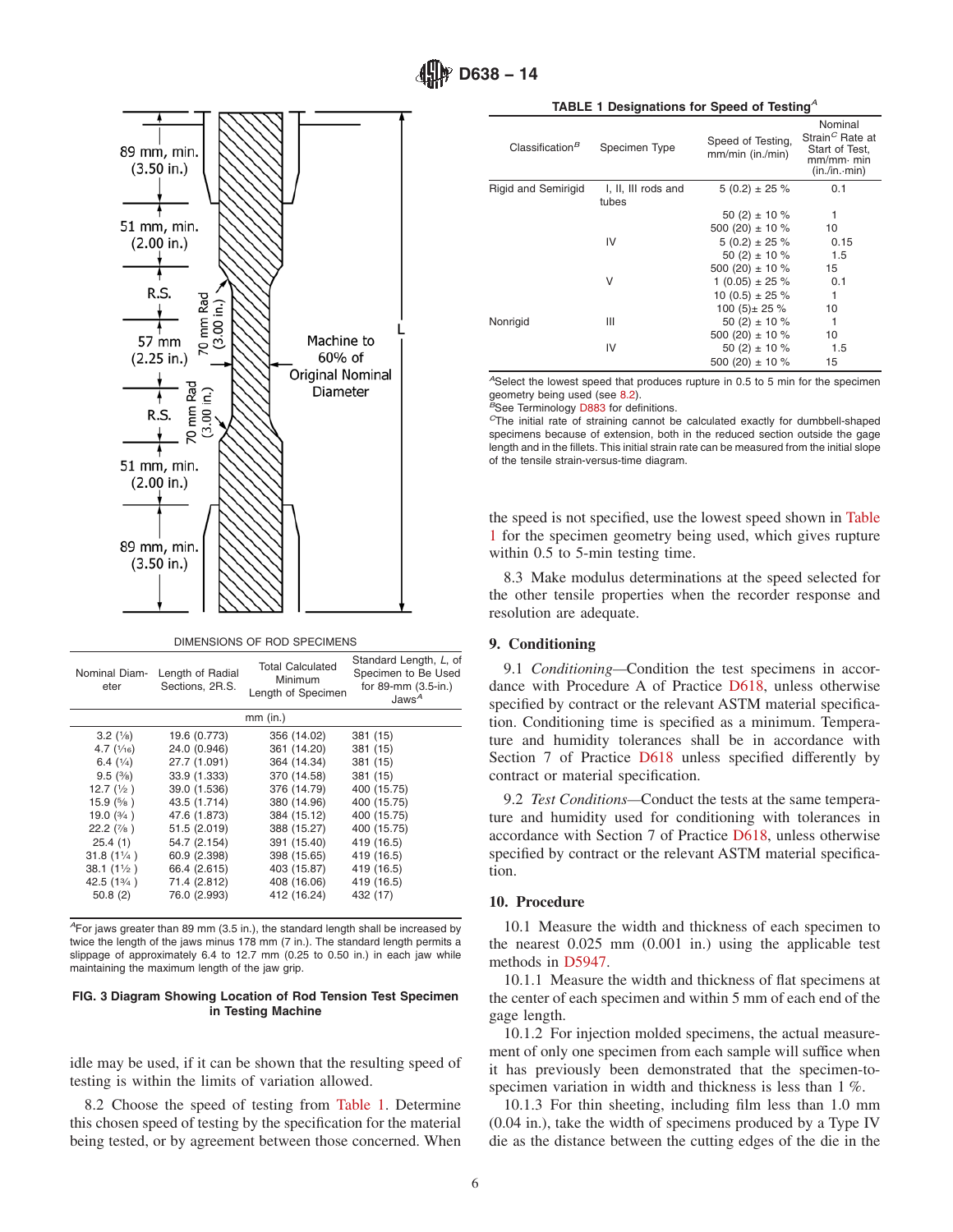narrow section. For all other specimens, measure the actual width of the center portion of the specimen to be tested, unless it can be shown that the actual width of the specimen is the same as that of the die within the specimen dimension tolerances given in [Fig. 1.](#page-3-0)

10.1.4 Measure the diameter of rod specimens, and the inside and outside diameters of tube specimens, to the nearest  $0.025$  mm  $(0.001$  in.) at a minimum of two points  $90^{\circ}$  apart; make these measurements along the groove for specimens so constructed. Use plugs in testing tube specimens, as shown in [Fig. 2.](#page-4-0)

10.2 Place the specimen in the grips of the testing machine, taking care to align the long axis of the specimen and the grips with an imaginary line joining the points of attachment of the grips to the machine. The distance between the ends of the gripping surfaces, when using flat specimens, shall be as indicated in [Fig. 1.](#page-3-0) On tube and rod specimens, the location for the grips shall be as shown in [Fig. 2](#page-4-0) and [Fig. 3.](#page-5-0) Tighten the grips evenly and firmly to the degree necessary to prevent slippage of the specimen during the test, but not to the point where the specimen would be crushed.

10.3 Attach the extension indicator. When modulus is being determined, a Class B-2 or better extensometer is required (see [5.2.1\)](#page-2-0).

NOTE 11—Modulus of materials is determined from the slope of the linear portion of the stress-strain curve. For most plastics, this linear portion is very small, occurs very rapidly, and must be recorded automatically. The change in jaw separation is never to be used for calculating modulus or elongation.

10.4 Set the speed of testing at the proper rate as required in Section [8,](#page-4-0) and start the machine.

10.5 Record the load-extension curve of the specimen.

10.6 Record the load and extension at the yield point (if one exists) and the load and extension at the moment of rupture.

NOTE 12—If it is desired to measure both modulus and failure properties (yield or break, or both), it may be necessary, in the case of highly extensible materials, to run two independent tests. The high magnification extensometer normally used to determine properties up to the yield point may not be suitable for tests involving high extensibility. If allowed to remain attached to the specimen, the extensometer could be permanently damaged. A broad-range incremental extensometer or handrule technique may be needed when such materials are taken to rupture.

## **11. Calculation**

11.1 Toe compensation shall be made in accordance with [Annex A1,](#page-9-0) unless it can be shown that the toe region of the curve is not due to the take-up of slack, seating of the specimen, or other artifact, but rather is an authentic material response.

11.2 *Tensile Strength—*Calculate the tensile strength by dividing the maximum load sustained by the specimen in newtons (pounds-force) by the average original cross-sectional area in the gage length segment of the specimen in square metres (square inches). Express the result in pascals (poundsforce per square inch) and report it to three significant figures as tensile strength at yield or tensile strength at break, whichever term is applicable. When a nominal yield or break load less than the maximum is present and applicable, it is often desirable to also calculate, in a similar manner, the corresponding tensile stress at yield or tensile stress at break and report it to three significant figures (see [Note A2.8\)](#page-11-0).

11.3 Elongation values are valid and are reported in cases where uniformity of deformation within the specimen gage length is present. Elongation values are quantitatively relevant and appropriate for engineering design. When non-uniform deformation (such as necking) occurs within the specimen gage length nominal strain values are reported. Nominal strain values are of qualitative utility only.

11.3.1 *Percent Elongation—*Percent elongation is the change in gage length relative to the original specimen gage length, expressed as a percent. Percent elongation is calculated using the apparatus described in [5.2.](#page-2-0)

11.3.1.1 *Percent Elongation at Yield—*Calculate the percent elongation at yield by reading the extension (change in gage length) at the yield point. Divide that extension by the original gage length and multiply by 100.

11.3.1.2 *Percent Elongation at Break—*Calculate the percent elongation at break by reading the extension (change in gage length) at the point of specimen rupture. Divide that extension by the original gage length and multiply by 100.

11.3.2 *Nominal Strain—*Nominal strain is the change in grip separation relative to the original grip separation expressed as a percent. Nominal strain is calculated using the apparatus described in [5.1.7.](#page-2-0)

11.3.2.1 *Nominal strain at break—*Calculate the nominal strain at break by reading the extension (change in grip separation) at the point of rupture. Divide that extension by the original grip separation and multiply by 100.

11.4 *Modulus of Elasticity—*Calculate the modulus of elasticity by extending the initial linear portion of the loadextension curve and dividing the difference in stress corresponding to any segment of section on this straight line by the corresponding difference in strain. All elastic modulus values shall be computed using the average original cross-sectional area in the gage length segment of the specimen in the calculations. The result shall be expressed in pascals (poundsforce per square inch) and reported to three significant figures.

11.5 *Secant Modulus—*At a designated strain, this shall be calculated by dividing the corresponding stress (nominal) by the designated strain. Elastic modulus values are preferable and shall be calculated whenever possible. However, for materials where no proportionality is evident, the secant value shall be calculated. Draw the tangent as directed in [A1.3](#page-9-0) and [Fig. A1.2,](#page-9-0) and mark off the designated strain from the yield point where the tangent line goes through zero stress. The stress to be used in the calculation is then determined by dividing the loadextension curve by the original average cross-sectional area of the specimen.

11.6 For each series of tests, calculate the arithmetic mean of all values obtained and report it as the "average value" for the particular property in question.

11.7 Calculate the standard deviation (estimated) as follows and report it to two significant figures:

$$
s = \sqrt{\left(\sum X^2 - n\bar{X}^2\right)/(n-1)}
$$
 (1)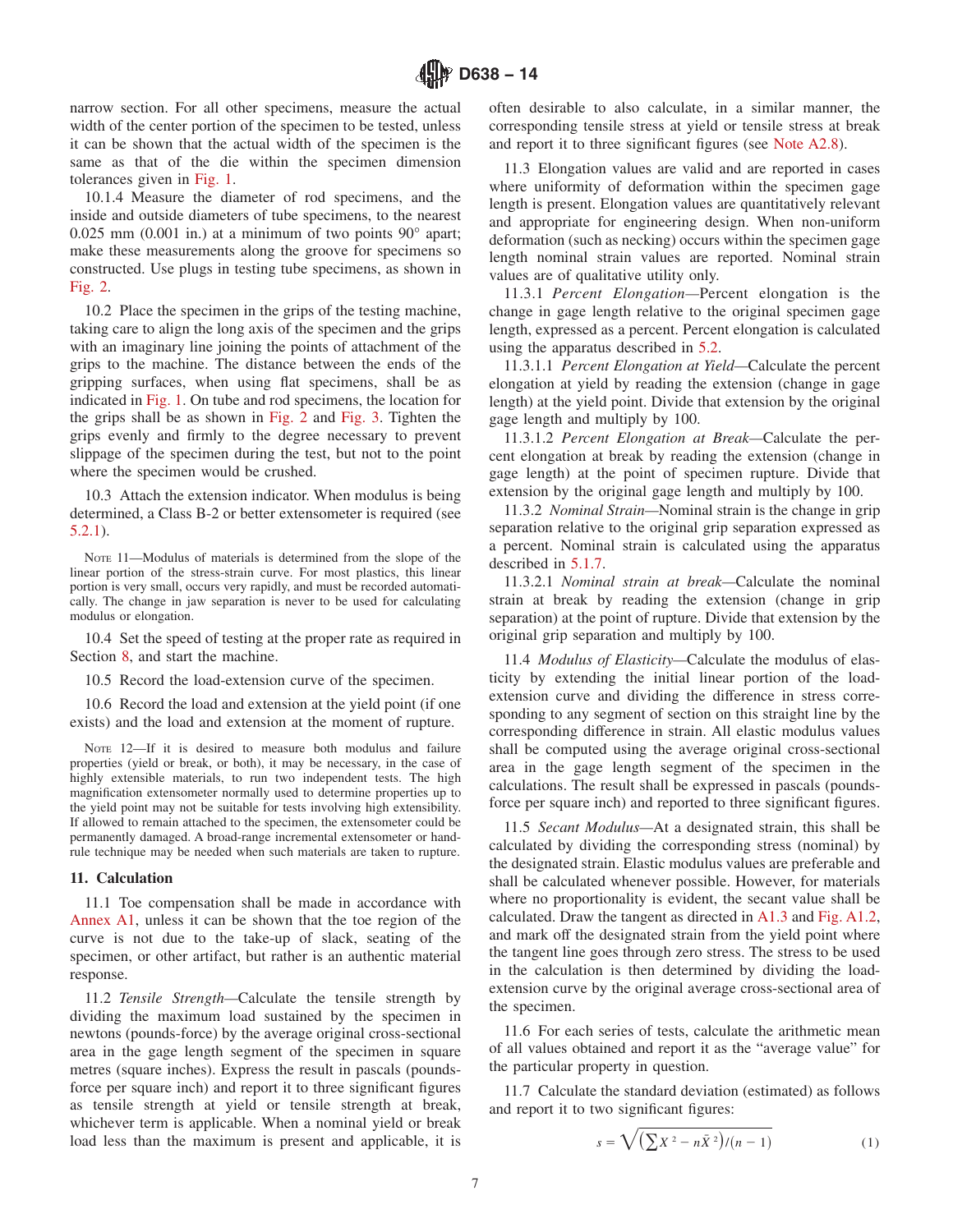<span id="page-7-0"></span>where:

*s* = estimated standard deviation,

*X* = value of single observation,

*n* = number of observations, and  $\bar{X}$  = arithmetic mean of the set of

 $\equiv$  arithmetic mean of the set of observations.

11.8 See [Annex A1](#page-9-0) for information on toe compensation.

11.9 See [Annex A3](#page-12-0) for the determination of Poisson's Ratio.

## **12. Report**

12.1 Report the following information:

12.1.1 Complete identification of the material tested, including type, source, manufacturer's code numbers, form, principal dimensions, previous history, etc.,

12.1.2 Method of preparing test specimens,

12.1.3 Type of test specimen and dimensions,

12.1.4 Conditioning procedure used,

12.1.5 Atmospheric conditions in test room,

12.1.6 Number of specimens tested; for anisotropic materials, the number of specimens tested and the direction in which they were tested,

12.1.7 Speed of testing,

12.1.8 Classification of extensometers used. A description of measuring technique and calculations employed instead of a minimum Class-C extensometer system,

12.1.9 Tensile strength at yield or break, average value, and standard deviation,

12.1.10 Tensile stress at yield or break, if applicable, average value, and standard deviation,

12.1.11 Percent elongation at yield, or break, or nominal strain at break, or all three, as applicable, average value, and standard deviation,

12.1.12 Modulus of elasticity or secant modulus, average value, and standard deviation,

12.1.13 If measured, Poisson's ratio, average value, standard deviation, and statement of whether there was proportionality within the strain range,

12.1.14 Date of test, and

12.1.15 Revision date of Test Method D638.

## **13. Precision and Bias5**

13.1 *Precision—*Tables 2-4 are based on a round-robin test conducted in 1984, involving five materials tested by eight laboratories using the Type I specimen, all of nominal 0.125-in. thickness. Each test result was based on five individual determinations. Each laboratory obtained two test results for each material.

**TABLE 3 Tensile Stress at Break, 10<sup>3</sup> psi, for Eight Laboratories, Five Materials***<sup>A</sup>*

| Mean | S.    | $S_{B}$ |       | $\mathsf{I}_R$ |
|------|-------|---------|-------|----------------|
| 2.97 | 1.54  | 1.65    | 4.37  | 4.66           |
| 4.82 | 0.058 | 0.180   | 0.164 | 0.509          |
| 9.09 | 0.452 | 0.751   | 1 27  | 2.13           |
| 20.8 | 0.233 | 0.437   | 0.659 | 1 24           |
| 23.6 | 0.277 | 0.698   | 0.784 | 1.98           |
|      |       |         |       |                |

*<sup>A</sup>*Tensile strength and elongation at break values obtained for unreinforced propylene plastics generally are highly variable due to inconsistencies in necking or "drawing" of the center section of the test bar. Since tensile strength and elongation at yield are more reproducible and relate in most cases to the practical usefulness of a molded part, they are generally recommended for specification purposes.

**TABLE 4 Elongation at Break, %, for Eight Laboratories, Five Materials***<sup>A</sup>*

|                            | Mean  | S.   | $S_{B}$ | ı.    | $\mathsf{I}_B$ |
|----------------------------|-------|------|---------|-------|----------------|
| Glass-reinforced polyester | 3.68  | 0.20 | 2.33    | 0.570 | 6.59           |
| Glass-reinforced nylon     | 3.87  | 0.10 | 2.13    | 0.283 | 6.03           |
| Acrylic                    | 13.2  | 2.05 | 3.65    | 5.80  | 10.3           |
| Cellulose acetate butyrate | 14.1  | 1.87 | 6.62    | 5.29  | 18.7           |
| Polypropylene              | 293.0 | 50.9 | 119.0   | 144 O | 337.0          |

*<sup>A</sup>*Tensile strength and elongation at break values obtained for unreinforced propylene plastics generally are highly variable due to inconsistencies in necking or "drawing" of the center section of the test bar. Since tensile strength and elongation at yield are more reproducible and relate in most cases to the practical usefulness of a molded part, they are generally recommended for specification purposes.

13.1.1 Tables 5-8 are based on a round-robin test conducted by the polyolefin subcommittee in 1988, involving eight polyethylene materials tested in ten laboratories. For each material, all samples were molded at one source, but the individual specimens were prepared at the laboratories that tested them. Each test result was the average of five individual determinations. Each laboratory obtained three test results for each material. Data from some laboratories could not be used for various reasons, and this is noted in each table.

13.1.2 [Tables 9 and 10](#page-8-0) are based on a round-robin test conducted by the polyolefin subcommittee in 1988, involving three materials tested in eight laboratories. For each material, all samples were molded at one source, but the individual specimens were prepared at the laboratories that tested them. Each test result was the average of five individual determinations. Each laboratory obtained three test results for each material.

<sup>5</sup> Supporting data are available from ASTM Headquarters. Request RR:D20- 1125 for the 1984 round robin and RR:D20-1170 for the 1988 round robin.

**TABLE 2 Modulus, 10<sup>6</sup> psi, for Eight Laboratories, Five Materials**

|                            | Mean  | S.     | $S_{\mathcal{P}}$ |       | $\mathsf{I}_B$ |
|----------------------------|-------|--------|-------------------|-------|----------------|
| Polypropylene              | 0.210 | 0.0089 | 0.071             | 0.025 | 0.201          |
| Cellulose acetate butyrate | 0.246 | 0.0179 | 0.035             | 0.051 | 0.144          |
| Acrylic                    | 0.481 | 0.0179 | 0.063             | 0.051 | 0.144          |
| Glass-reinforced nylon     | 1.17  | 0.0537 | 0.217             | 0.152 | 0.614          |
| Glass-reinforced polyester | 1.39  | 0.0894 | 0.266             | 0.253 | 0.753          |

**TABLE 5 Tensile Yield Stress, for Ten Laboratories, Eight Materials**

| Material     | Test<br>Speed, |         | Values Expressed in psi Units |         |       |        |  |  |  |
|--------------|----------------|---------|-------------------------------|---------|-------|--------|--|--|--|
|              | in./min        | Average | S,                            | $S_{B}$ | r     | R      |  |  |  |
| LDPE         | 20             | 1544    | 52.4                          | 64.0    | 146.6 | 179.3  |  |  |  |
| <b>IDPF</b>  | 20             | 1894    | 53.1                          | 61.2    | 148.7 | 171.3  |  |  |  |
| <b>IIDPF</b> | 20             | 1879    | 74.2                          | 99.9    | 207.8 | 279.7  |  |  |  |
| LLDPE        | 20             | 1791    | 49.2                          | 75.8    | 137.9 | 212.3  |  |  |  |
| LLDPE        | 20             | 2900    | 55.5                          | 87.9    | 155.4 | 246.1  |  |  |  |
| LLDPE        | 20             | 1730    | 63.9                          | 96.0    | 178.9 | 268.7  |  |  |  |
| <b>HDPE</b>  | 2              | 4101    | 196.1                         | 371.9   | 549.1 | 1041.3 |  |  |  |
| <b>HDPE</b>  | 2              | 3523    | 175.9                         | 478.0   | 492.4 | 1338.5 |  |  |  |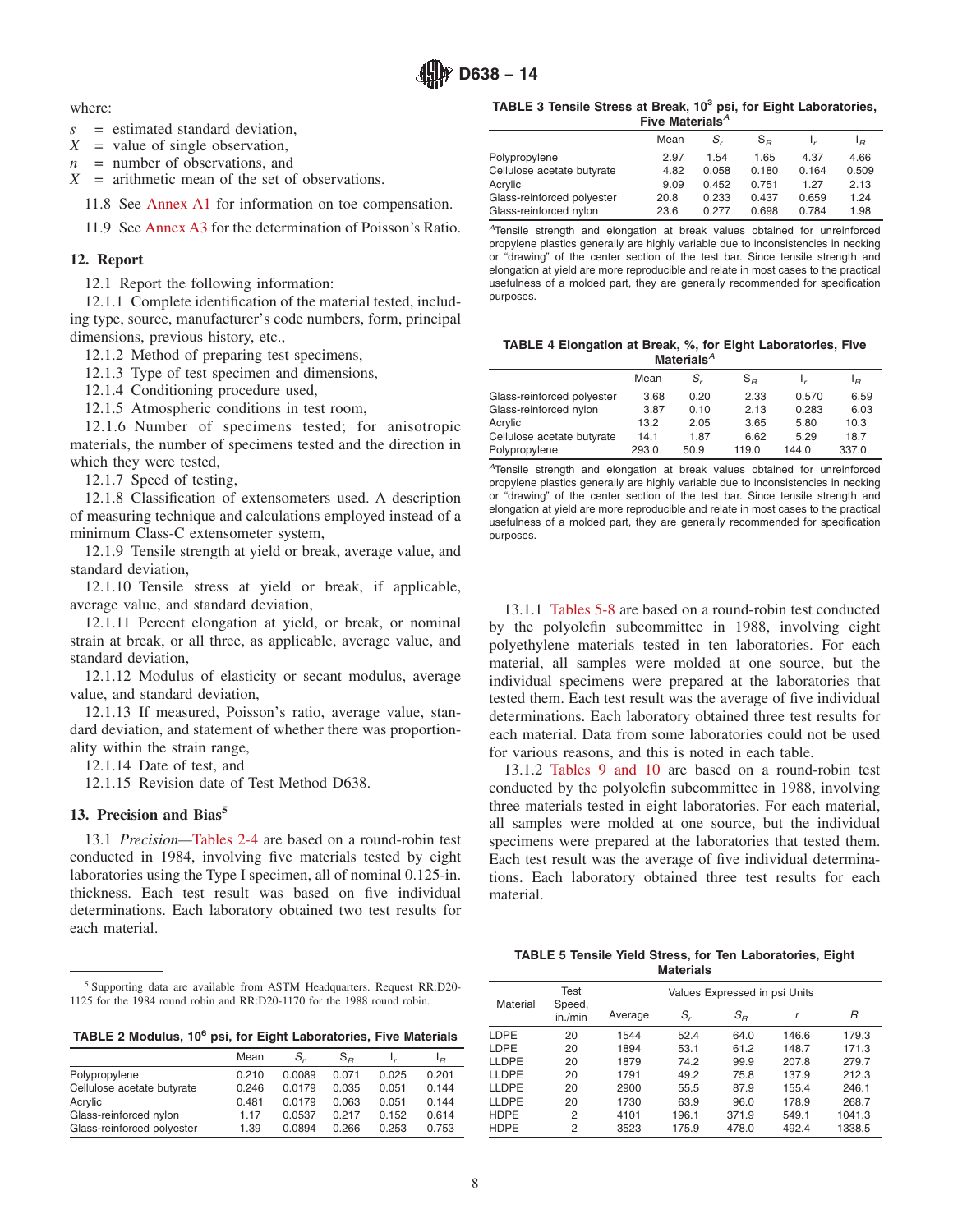<span id="page-8-0"></span>**TABLE 6 Tensile Yield Elongation, for Eight Laboratories, Eight Materials**

| Material     | Test              | Values Expressed in Percent Units |      |         |      |      |  |  |
|--------------|-------------------|-----------------------------------|------|---------|------|------|--|--|
|              | Speed,<br>in./min | Average                           | S,   | $S_{B}$ |      | R    |  |  |
| LDPE         | 20                | 17.0                              | 1.26 | 3.16    | 3.52 | 8.84 |  |  |
| LDPE         | 20                | 14.6                              | 1.02 | 2.38    | 2.86 | 6.67 |  |  |
| <b>LLDPE</b> | 20                | 15.7                              | 1.37 | 2.85    | 3.85 | 7.97 |  |  |
| <b>LLDPE</b> | 20                | 16.6                              | 1.59 | 3.30    | 4.46 | 9.24 |  |  |
| <b>LLDPE</b> | 20                | 11.7                              | 1.27 | 2.88    | 3.56 | 8.08 |  |  |
| <b>LLDPE</b> | 20                | 15.2                              | 1 27 | 2.59    | 3.55 | 7.25 |  |  |
| <b>HDPE</b>  | 2                 | 9.27                              | 1.40 | 2.84    | 3.91 | 7.94 |  |  |
| <b>HDPE</b>  | 2                 | 9.63                              | 1.23 | 2.75    | 3.45 | 7.71 |  |  |

**TABLE 7 Tensile Break Stress, for Nine Laboratories, Six Materials**

| Material     | Test<br>Speed, | Values Expressed in psi Units |       |         |       |       |  |
|--------------|----------------|-------------------------------|-------|---------|-------|-------|--|
|              | in./min        | Average                       | S,    | $S_{B}$ |       | R     |  |
| LDPE         | 20             | 1592                          | 52.3  | 74.9    | 146.4 | 209.7 |  |
| LDPE         | 20             | 1750                          | 66.6  | 102.9   | 186.4 | 288.1 |  |
| <b>IIDPF</b> | 20             | 4379                          | 127.1 | 219.0   | 355.8 | 613.3 |  |
| <b>IIDPF</b> | 20             | 2840                          | 78.6  | 143.5   | 220.2 | 401.8 |  |
| <b>IIDPF</b> | 20             | 1679                          | 34.3  | 47.0    | 95.96 | 131.6 |  |
| <b>LLDPE</b> | 20             | 2660                          | 119.1 | 166.3   | 333.6 | 465.6 |  |

**TABLE 8 Tensile Break Elongation, for Nine Laboratories, Six Materials**

| Material     | Test<br>Speed, |         | Values Expressed in Percent Units |         |       |       |
|--------------|----------------|---------|-----------------------------------|---------|-------|-------|
|              | in./min        | Average | S,                                | $S_{B}$ |       | R     |
| LDPE         | 20             | 567     | 31.5                              | 59.5    | 88.2  | 166.6 |
| LDPE         | 20             | 569     | 61.5                              | 89.2    | 172.3 | 249.7 |
| <b>LLDPE</b> | 20             | 890     | 25.7                              | 113.8   | 71.9  | 318.7 |
| <b>IIDPF</b> | 20             | 64.4    | 6.68                              | 11.7    | 18.7  | 32.6  |
| <b>LLDPE</b> | 20             | 803     | 25.7                              | 104.4   | 71.9  | 292.5 |
| <b>LLDPE</b> | 20             | 782     | 41.6                              | 96.7    | 116.6 | 270.8 |

**TABLE 9 Tensile Stress at Yield, 10<sup>3</sup> psi, for Eight Laboratories, Three Materials**

|                            | Mean |       | $S_{\mathcal{P}}$ |       | $\mathsf{I}_B$ |
|----------------------------|------|-------|-------------------|-------|----------------|
| Polypropylene              | 3.63 | 0.022 | 0.161             | 0.062 | 0.456          |
| Cellulose acetate butyrate | 5.01 | 0.058 | 0.227             | 0.164 | 0.642          |
| Acrylic                    | 10.4 | 0.067 | 0.317             | 0.190 | 0.897          |

13.1.3 Table 11 is based on a repeatability study involving a single laboratory. The two materials used were unfilled polypropylene types. Measurements were performed by a single technician on a single day. Each test result is an individual determination. Testing was run using two Type B-1 extensometers for transverse and axial measurements at a test speed of 5 mm/min.

13.1.4 In [Tables 2-11,](#page-7-0) for the materials indicated, and for test results that derived from testing five specimens:

**TABLE 10 Elongation at Yield, %, for Eight Laboratories, Three Materials**

|                            | Mean | S.   | $S_{B}$ |      | $\mathsf{I}_R$ |
|----------------------------|------|------|---------|------|----------------|
| Cellulose acetate butyrate | 3.65 | 0.27 | 0.62    | 0.76 | 1.75           |
| Acrylic                    | 4.89 | 0.21 | 0.55    | 0.59 | 1.56           |
| Polypropylene              | 8.79 | 0.45 | 5.86    | 1.27 | 16.5           |

**TABLE 11 Poisson's Ratio Repeatability Data for One Laboratory and Two Polypropylene Materials**

| Materials   | Values Expressed as a Dimensionless Ratio |       |       |  |
|-------------|-------------------------------------------|-------|-------|--|
|             | Average                                   | S,    |       |  |
| PP #1 Chord | 0.412                                     | 0.009 | 0.026 |  |
| PP #1 Least | 0.413                                     | 0.011 | 0.032 |  |
| Squares     |                                           |       |       |  |
| PP #2 Chord | 0.391                                     | 0.009 | 0.026 |  |
| PP #2 Least | 0.392                                     | 0.010 | 0.028 |  |
| Squares     |                                           |       |       |  |
|             |                                           |       |       |  |

13.1.4.1 *S*<sub>is</sub> the within-laboratory standard deviation of the average;  $I_r = 2.83$  *S<sub>r</sub>*. (See 13.1.4.3 for application of  $I_r$ .)

13.1.4.2  $S<sub>R</sub>$  is the between-laboratory standard deviation of the average;  $I_R = 2.83 S_R$ . (See 13.1.4.4 for application of  $I_R$ .)

13.1.4.3 *Repeatability—*In comparing two test results for the same material, obtained by the same operator using the same equipment on the same day, those test results should be judged not equivalent if they differ by more than the  $I_r$  value for that material and condition.

13.1.4.4 *Reproducibility—*In comparing two test results for the same material, obtained by different operators using different equipment on different days, those test results should be judged not equivalent if they differ by more than the  $I<sub>p</sub>$  value for that material and condition. (This applies between different laboratories or between different equipment within the same laboratory.)

13.1.4.5 Any judgment in accordance with 13.1.4.3 and 13.1.4.4 will have an approximate 95 % (0.95) probability of being correct.

13.1.4.6 Other formulations may give somewhat different results.

13.1.4.7 For further information on the methodology used in this section, see Practice [E691.](#page-1-0)

13.1.4.8 The precision of this test method is very dependent upon the uniformity of specimen preparation, standard practices for which are covered in other documents.

13.2 *Bias—*There are no recognized standards on which to base an estimate of bias for this test method.

#### **14. Keywords**

14.1 modulus of elasticity; percent elongation; plastics; Poisson's Ratio; tensile properties; tensile strength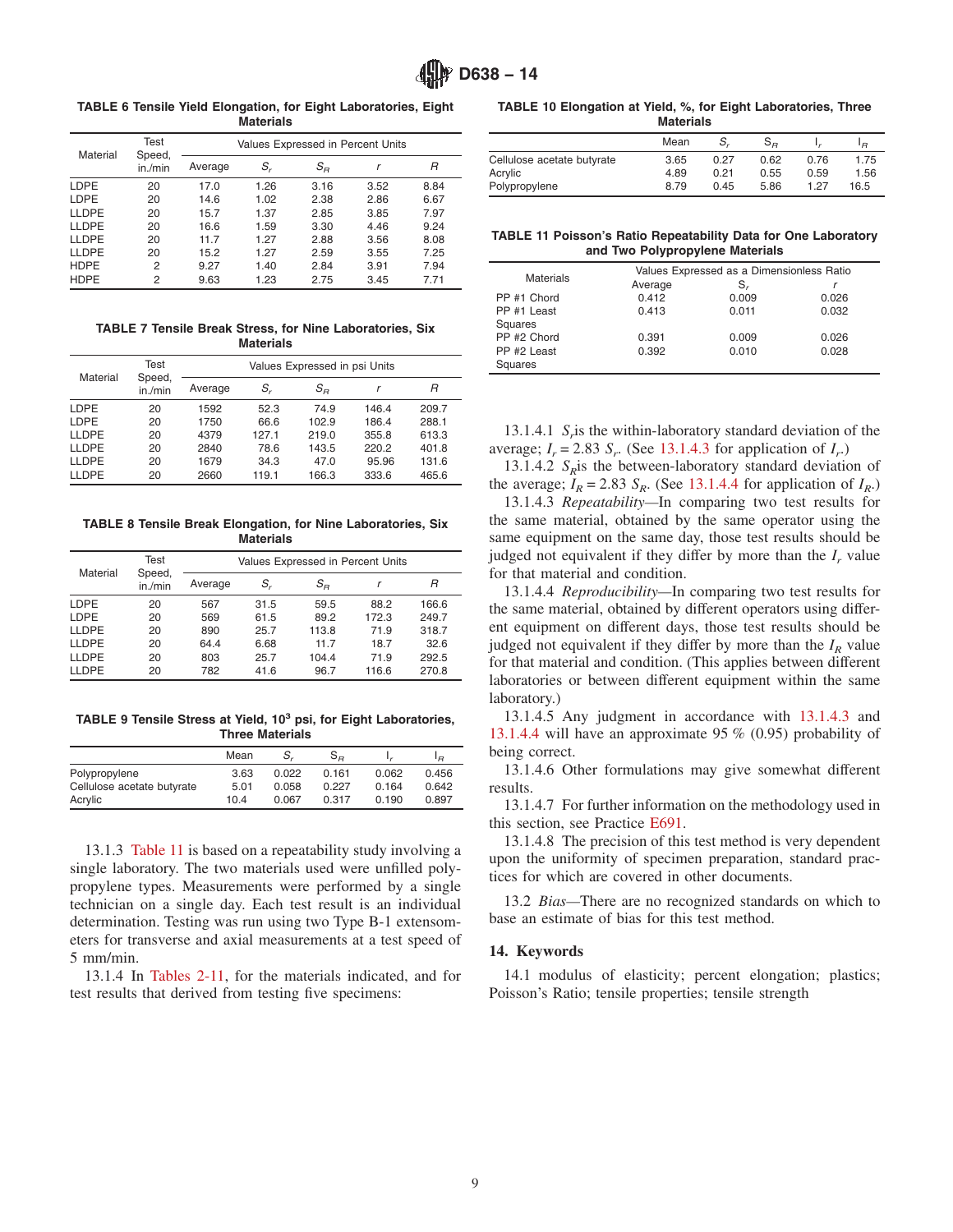# **D638 − 14**

## **ANNEXES**

#### **(Mandatory Information)**

## **A1. TOE COMPENSATION**

<span id="page-9-0"></span>A1.1 In a typical stress-strain curve (Fig. A1.1) there is a toe region, *AC*, that does not represent a property of the material. It is an artifact caused by a takeup of slack and alignment or seating of the specimen. In order to obtain correct values of such parameters as modulus, strain, and offset yield point, this artifact must be compensated for to give the corrected zero point on the strain or extension axis.

A1.2 In the case of a material exhibiting a region of Hookean (linear) behavior (Fig. A1.1), a continuation of the linear (*CD*) region of the curve is constructed through the zero-stress axis. This intersection (*B*) is the corrected zerostrain point from which all extensions or strains must be measured, including the yield offset (*BE*), if applicable. The elastic modulus can be determined by dividing the stress at any point along the line *CD* (or its extension) by the strain at the same point (measured from Point *B*, defined as zero-strain).

A1.3 In the case of a material that does not exhibit any linear region (Fig. A1.2), the same kind of toe correction of the zero-strain point can be made by constructing a tangent to the maximum slope at the inflection point (*H*'). This is extended to intersect the strain axis at Point *B*', the corrected zero-strain point. Using Point  $B'$  as zero strain, the stress at any point  $(G')$ on the curve can be divided by the strain at that point to obtain a secant modulus (slope of Line *B' G'*). For those materials with no linear region, any attempt to use the tangent through the inflection point as a basis for determination of an offset yield point may result in unacceptable error.



Some chart recorders plot the mirror image of this graph. **FIG. A1.1 Material with Hookean Region**



NOTE 1—Some chart recorders plot the mirror image of this graph. **FIG. A1.2 Material with No Hookean Region**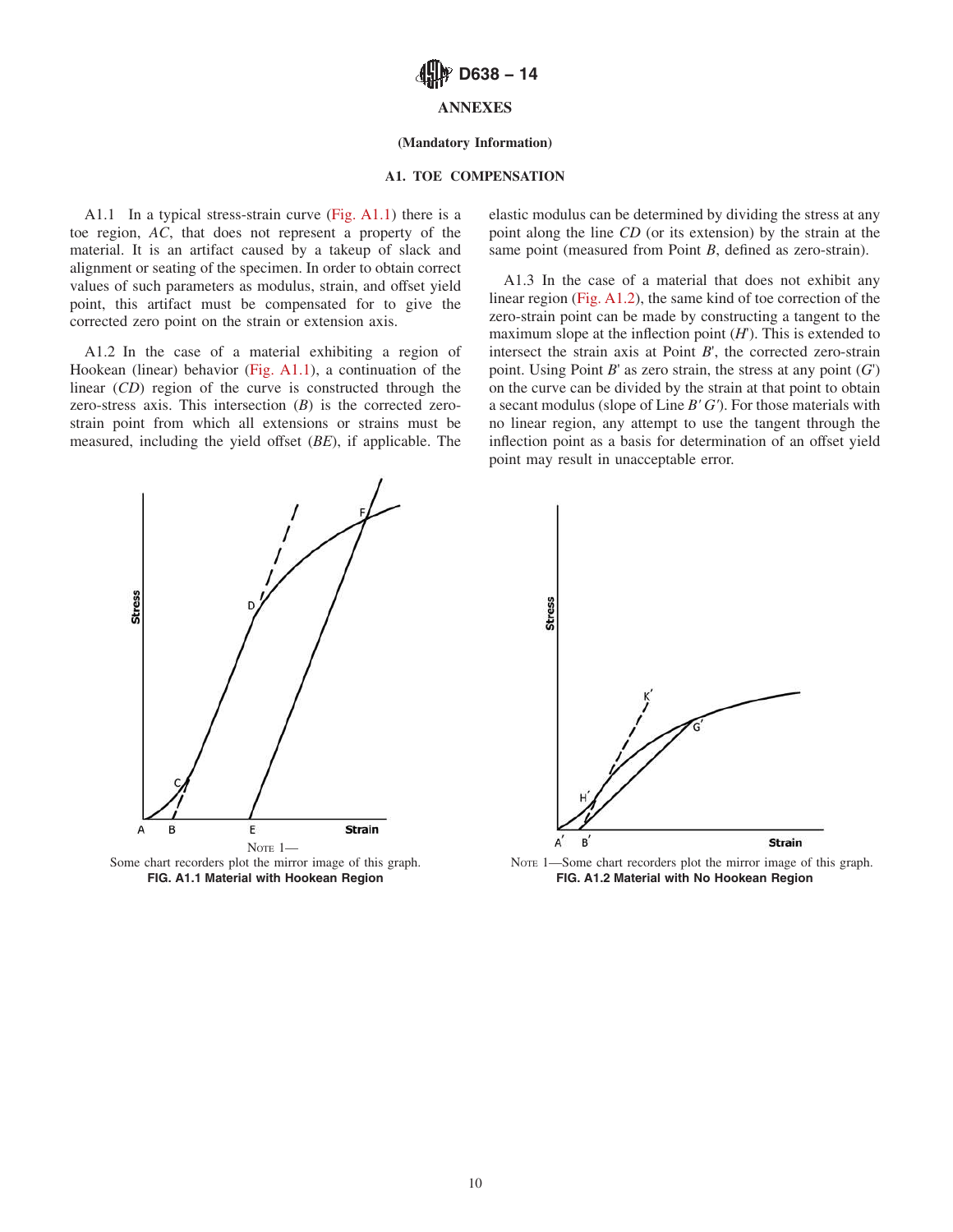*LUII* D638 – 14

## **A2. DEFINITIONS OF TERMS AND SYMBOLS RELATING TO TENSION TESTING OF PLASTICS**

<span id="page-10-0"></span>A2.1 *elastic limit*—the greatest stress which a material is capable of sustaining without any permanent strain remaining upon complete release of the stress. It is expressed in force per unit area, usually megapascals (pounds-force per square inch).

NOTE A2.1—Measured values of proportional limit and elastic limit vary greatly with the sensitivity and accuracy of the testing equipment, eccentricity of loading, the scale to which the stress-strain diagram is plotted, and other factors. Consequently, these values are usually replaced by yield strength.

A2.2 *elongation*—the increase in length produced in the gage length of the test specimen by a tensile load. It is expressed in units of length, usually millimetres (inches). (Also known as *extension*.)

NOTE A2.2—Elongation and strain values are valid only in cases where uniformity of specimen behavior within the gage length is present. In the case of materials exhibiting necking phenomena, such values are only of qualitative utility after attainment of yield point. This is due to inability to ensure that necking will encompass the entire length between the gage marks prior to specimen failure.

A2.3 *gage length*—the original length of that portion of the specimen over which strain or change in length is determined.

A2.4 *modulus of elasticity*—the ratio of stress (nominal) to corresponding strain below the proportional limit of a material. It is expressed in force per unit area, usually megapascals (pounds-force per square inch). (Also known as *elastic modulus* or *Young's modulus*).

NOTE A2.3—The stress-strain relations of many plastics do not conform to Hooke's law throughout the elastic range but deviate therefrom even at stresses well below the elastic limit. For such materials the slope of the tangent to the stress-strain curve at a low stress is usually taken as the modulus of elasticity. Since the existence of a true proportional limit in plastics is debatable, the propriety of applying the term "modulus of elasticity" to describe the stiffness or rigidity of a plastic has been seriously questioned. The exact stress-strain characteristics of plastic materials are very dependent on such factors as rate of stressing, temperature, previous specimen history, etc. However, such a value is useful if its arbitrary nature and dependence on time, temperature, and other factors are realized.

A2.5 *necking*—the localized reduction in cross section which may occur in a material under tensile stress.

A2.6 *offset yield strength*—the stress at which the strain exceeds by a specified amount (the offset) an extension of the initial proportional portion of the stress-strain curve. It is expressed in force per unit area, usually megapascals (poundsforce per square inch).

NOTE A2.4—This measurement is useful for materials whose stressstrain curve in the yield range is of gradual curvature. The offset yield strength can be derived from a stress-strain curve as follows (Fig. A2.1):

On the strain axis lay off *OM* equal to the specified offset.

Draw *OA* tangent to the initial straight-line portion of the stress-strain curve.

Through *M* draw a line *MN* parallel to *OA* and locate the intersection of *MN* with the stress-strain curve.

The stress at the point of intersection *r* is the "offset yield strength." The specified value of the offset must be stated as a percent of the original gage length in conjunction with the strength value. *Example:* 0.1 % offset yield strength = ... MPa (psi), or yield strength at  $0.1\%$  offset ... MPa (psi).



A2.7 *percent elongation*—the elongation of a test specimen expressed as a percent of the gage length.

A2.8 *percent elongation at break and yield:*

A2.8.1 *percent elongation at break—*the percent elongation at the moment of rupture of the test specimen.

A2.8.2 *percent elongation at yield—*the percent elongation at the moment the yield point [\(A2.22\)](#page-11-0) is attained in the test specimen.

A2.9 *percent reduction of area (nominal)*—the difference between the original cross-sectional area measured at the point of rupture after breaking and after all retraction has ceased, expressed as a percent of the original area.

A2.10 *percent reduction of area (true)*—the difference between the original cross-sectional area of the test specimen and the minimum cross-sectional area within the gage boundaries prevailing at the moment of rupture, expressed as a percentage of the original area.

A2.11 *Poisson's Ratio*—The absolute value of the ratio of transverse strain to the corresponding axial strain resulting from uniformly distributed axial stress below the proportional limit of the material.

A2.12 *proportional limit*—the greatest stress which a material is capable of sustaining without any deviation from proportionality of stress to strain (Hooke's law). It is expressed in force per unit area, usually megapascals (pounds-force per square inch).

A2.13 *rate of loading*—the change in tensile load carried by the specimen per unit time. It is expressed in force per unit time, usually newtons (pounds-force) per minute. The initial rate of loading can be calculated from the initial slope of the load versus time diagram.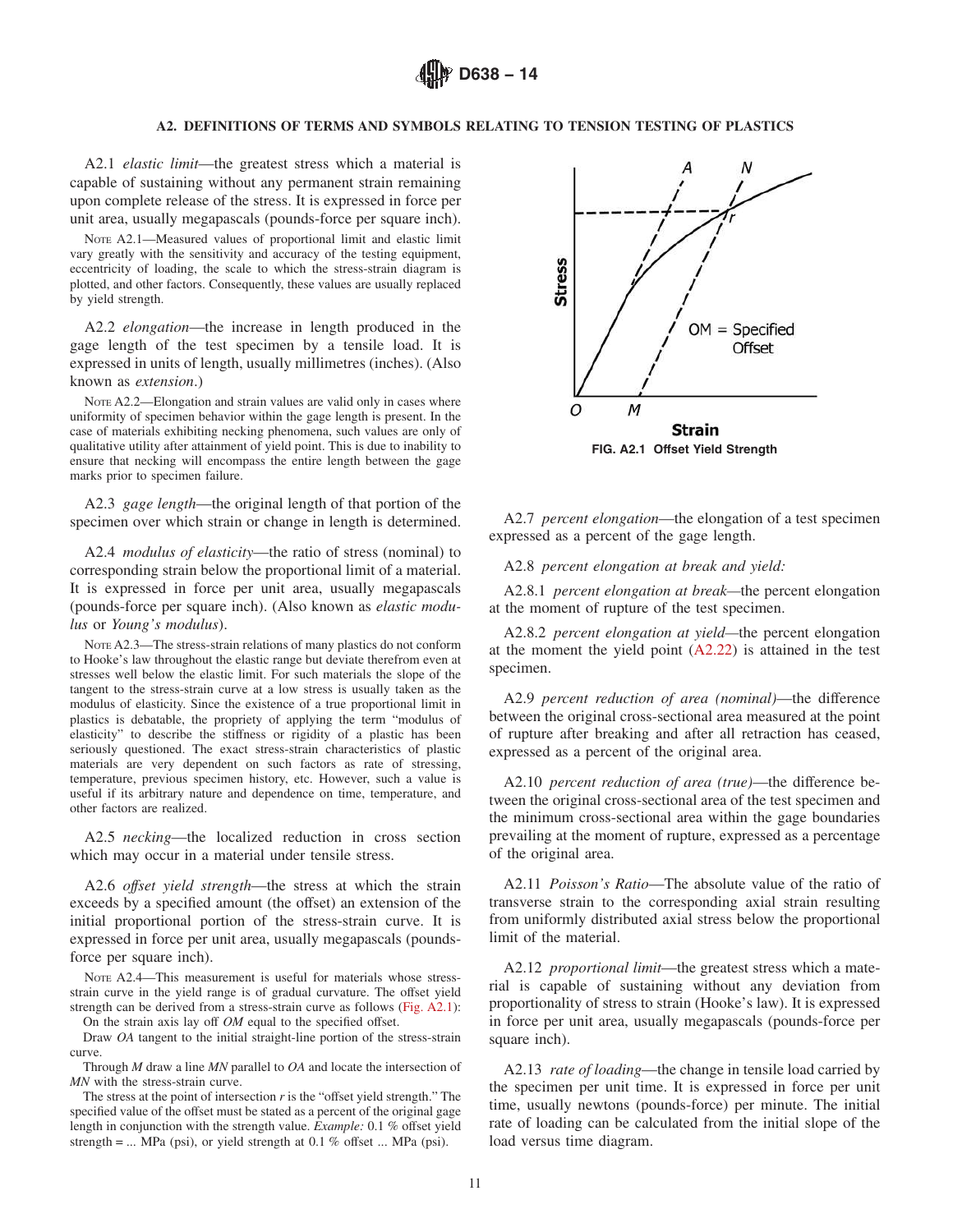<span id="page-11-0"></span>A2.14 *rate of straining*—the change in tensile strain per unit time. It is expressed either as strain per unit time, usually metres per metre (inches per inch) per minute, or percent elongation per unit time, usually percent elongation per minute. The initial rate of straining can be calculated from the initial slope of the tensile strain versus time diagram.

NOTE A2.5—The initial rate of straining is synonymous with the rate of crosshead movement divided by the initial distance between crossheads only in a machine with constant rate of crosshead movement and when the specimen has a uniform original cross section, does not "neck down," and does not slip in the jaws.

A2.15 *rate of stressing (nominal)*—the change in tensile stress (nominal) per unit time. It is expressed in force per unit area per unit time, usually megapascals (pounds-force per square inch) per minute. The initial rate of stressing can be calculated from the initial slope of the tensile stress (nominal) versus time diagram.

NOTE A2.6—The initial rate of stressing as determined in this manner has only limited physical significance. It does, however, roughly describe the average rate at which the initial stress (nominal) carried by the test specimen is applied. It is affected by the elasticity and flow characteristics of the materials being tested. At the yield point, the rate of stressing (true) may continue to have a positive value if the cross-sectional area is decreasing.

A2.16 *secant modulus*—the ratio of stress (nominal) to corresponding strain at any specified point on the stress-strain curve. It is expressed in force per unit area, usually megapascals (pounds-force per square inch), and reported together with the specified stress or strain.

NOTE A2.7—This measurement is usually employed in place of modulus of elasticity in the case of materials whose stress-strain diagram does not demonstrate proportionality of stress to strain.

A2.17 *strain*—the ratio of the elongation to the gage length of the test specimen, that is, the change in length per unit of original length. It is expressed as a dimensionless ratio.

A2.17.1 *nominal strain at break—*the strain at the moment of rupture relative to the original grip separation.

A2.18 *tensile strength (nominal)*—the maximum tensile stress (nominal) sustained by the specimen during a tension test. When the maximum stress occurs at the yield point (A2.22), it shall be designated tensile strength at yield. When the maximum stress occurs at break, it shall be designated tensile strength at break.

A2.19 *tensile stress (nominal)*—the tensile load per unit area of minimum original cross section, within the gage boundaries, carried by the test specimen at any given moment. It is expressed in force per unit area, usually megapascals (pounds-force per square inch).

NOTE A2.8—The expression of tensile properties in terms of the minimum original cross section is almost universally used in practice. In the case of materials exhibiting high extensibility or necking, or both (A2.16), nominal stress calculations may not be meaningful beyond the yield point (A2.22) due to the extensive reduction in cross-sectional area that ensues. Under some circumstances it may be desirable to express the tensile properties per unit of minimum prevailing cross section. These properties are called true tensile properties (that is, true tensile stress, etc.).

A2.20 *tensile stress-strain curve*—a diagram in which values of tensile stress are plotted as ordinates against corresponding values of tensile strain as abscissas.

A2.21 *true strain* (see Fig. A2.2) is defined by the following equation for  $\varepsilon_T$ :

$$
\varepsilon_T = \int_{L_o}^{L} dL/L = \ln L/L_o \tag{A2.1}
$$

where:

 $dL$  = increment of elongation when the distance between the gage marks is *L*,

 $L<sub>o</sub>$  = original distance between gauge marks, and

*L* = distance between gauge marks at any time.

A2.22 *yield point*—the first point on the stress-strain curve at which an increase in strain occurs without an increase in stress (Fig. A2.2).

NOTE A2.9—Only materials whose stress-strain curves exhibit a point of zero slope may be considered as having a yield point.

NOTE A2.10—Some materials exhibit a distinct "break" or discontinuity in the stress-strain curve in the elastic region. This break is not a yield point by definition. However, this point may prove useful for material characterization in some cases.

A2.23 *yield strength*—the stress at which a material exhibits a specified limiting deviation from the proportionality of stress to strain. Unless otherwise specified, this stress will be the stress at the yield point and when expressed in relation to the tensile strength shall be designated either tensile strength at yield or tensile stress at yield as required in A2.18 [\(Fig. A2.3\)](#page-12-0). (See *offset yield strength.*)



**FIG. A2.2 Illustration of True Strain Equation**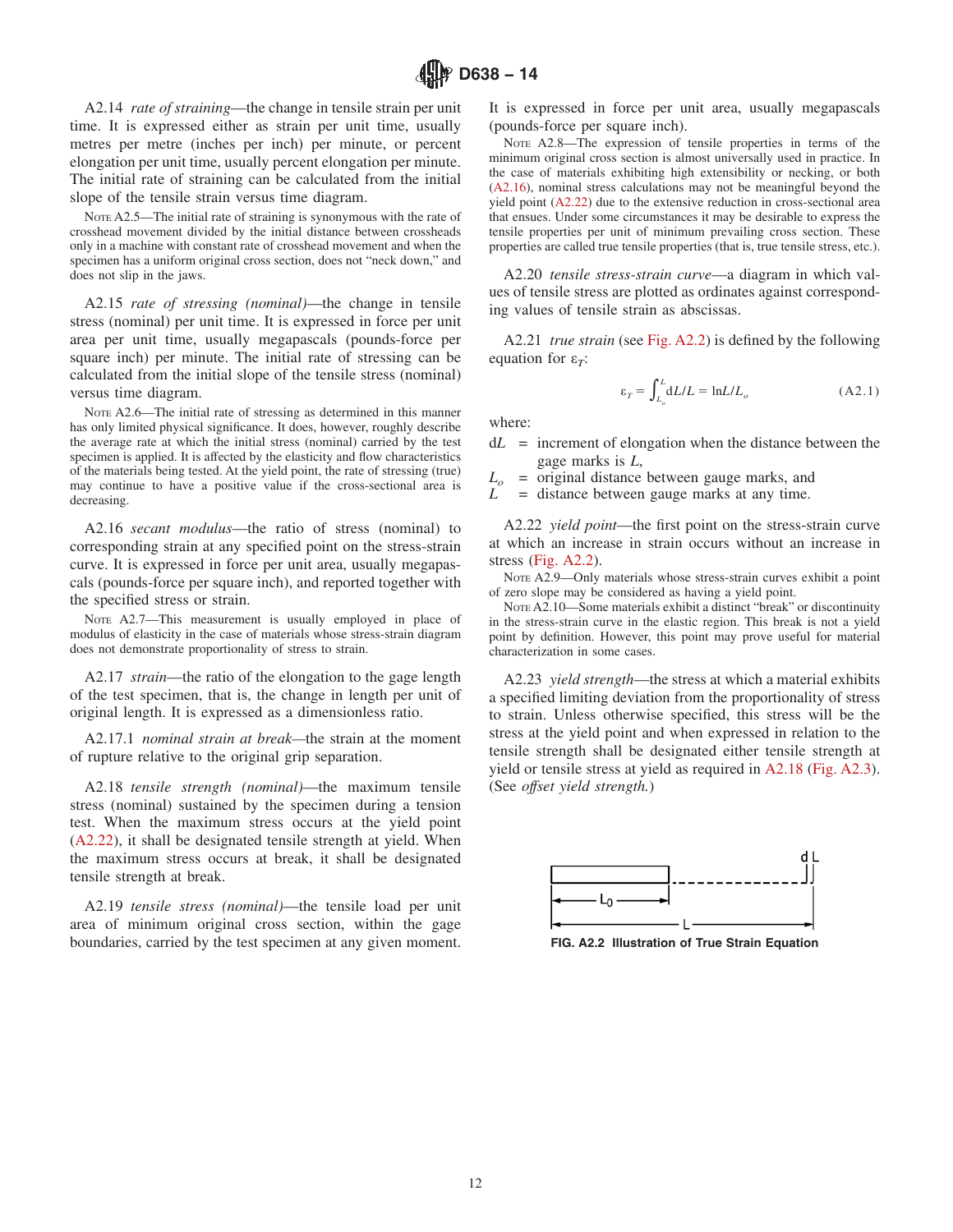<span id="page-12-0"></span>

**FIG. A2.3 Tensile Designations**

A2.24 *Symbols*—The following symbols may be used for the above terms:

| Symbol       | Term                                                  |
|--------------|-------------------------------------------------------|
| w            | Load                                                  |
| ΛW           | Increment of load                                     |
|              | Distance between gage marks at any time               |
| $L_{\alpha}$ | Original distance between gage marks                  |
| $L_{\rm H}$  | Distance between gage marks at moment of rupture      |
| $\Delta I$   | Increment of distance between gage marks = elongation |
|              |                                                       |

*A* Minimum cross-sectional area at any time *A<sub>o</sub>* Original cross-sectional area<br> *AA* Increment of cross-sectional ∆*A* Increment of cross-sectional area *Au* Cross-sectional area at point of rupture measured after breaking specimen *AT* Cross-sectional area at point of rupture, measured at the moment of rupture *t* Time ∆*t* Increment of time σ Tensile stress ∆σ Increment of stress σ*<sup>T</sup>* True tensile stress σ*<sup>U</sup>* Tensile strength at break (nominal) **Tensile strength at break (true)** ε Strain ∆ε Increment of strain ε*<sup>U</sup>* Total strain, at break ε<sub>*τ*</sub> True strain<br>%*El* Percentage %*El* Percentage elongation<br>Y.P. Yield point P. Yield point<br>F Modulus of **Modulus of elasticity** 

A2.25 Relations between these various terms may be defined as follows:

> σ = *W/Ao*  $\begin{array}{rcl}\n\sigma_{\mathcal{T}} &=& W/A \\
> \sigma_U &=& W/A\n\end{array}$  $\sigma_U$  = *W/A<sub>o</sub>* (where *W* is breaking load)<br> $\sigma_{UT}$  = *W/A<sub>T</sub>* (where *W* is breaking load)  $W/A<sub>T</sub>$  (where *W* is breaking load)  $\varepsilon$  =  $\Delta L/L_o = (L - L_o)/L_o$ <br> $\varepsilon_U$  =  $(L_u - L_o)/L_o$  $\varepsilon_U$  =  $(L_u - L_o)/L_o$ <br> $\varepsilon_T$  =  $\int_c^L dL/L = lnL$  $\varepsilon_T$  =  $\int_{L_o}^{L} dL/L = lnL/L_o$ %*El* = [(*L−L <sup>o</sup>*)/*Lo*] × 100 = ε × 100

Percent reduction of area (nominal) =  $[(A_0 - A_0)/A_0] \times 100$ Percent reduction of area (true) =  $[(A_0 - A_T)/A_0] \times 100$ <br>Rate of loading =  $\Delta W/\Delta t$ Rate of stressing (nominal) =  $\Delta \sigma / \Delta = (\Delta W) / A_o / \Delta t$ Rate of straining =  $\Delta \epsilon / \Delta t = (\Delta L / L_0) \Delta t$ 

For the case where the volume of the test specimen does not change during the test, the following three relations hold:

$$
\sigma_T = \sigma(1 + \varepsilon) = \sigma L / L_o \qquad (A2.2)
$$
  

$$
\sigma_{UT} = \sigma_U (1 + \varepsilon_U) = \sigma_U L_u / L_o
$$
  

$$
A = A_o / (1 + \varepsilon)
$$

## **A3. MEASUREMENT OF POISSON'S RATIO**

## **A3.1. Scope**

A3.1.1 This test method covers the determination of Poisson's ratio obtained from strains resulting from uniaxial stress only.

A3.1.2 Test data obtained by this test method are relevant and appropriate for use in engineering design.

A3.1.3 The values stated in SI units are regarded as the standard. The values given in parentheses are for information only.

NOTE A3.1—This standard is not equivalent to ISO 527-1.

## **A3.2. Referenced Documents**

A3.2.1 *ASTM Standards:*<sup>2</sup>

[D618](#page-15-0) [Practice for Conditioning Plastics for Testing](http://dx.doi.org/10.1520/D0618)

D883 [Terminology Relating to Plastics](http://dx.doi.org/10.1520/D0883)

- D5947 [Test Methods for Physical Dimensions of Solid](http://dx.doi.org/10.1520/D5947) [Plastics Specimens](http://dx.doi.org/10.1520/D5947)
- E83 [Practice for Verification and Classification of Exten](http://dx.doi.org/10.1520/E0083)[someter Systems](http://dx.doi.org/10.1520/E0083)
- E132 [Test Method for Poisson's Ratio at Room Temperature](http://dx.doi.org/10.1520/E0132) E691 [Practice for Conducting an Interlaboratory Study to](http://dx.doi.org/10.1520/E0691)

[Determine the Precision of a Test Method](http://dx.doi.org/10.1520/E0691)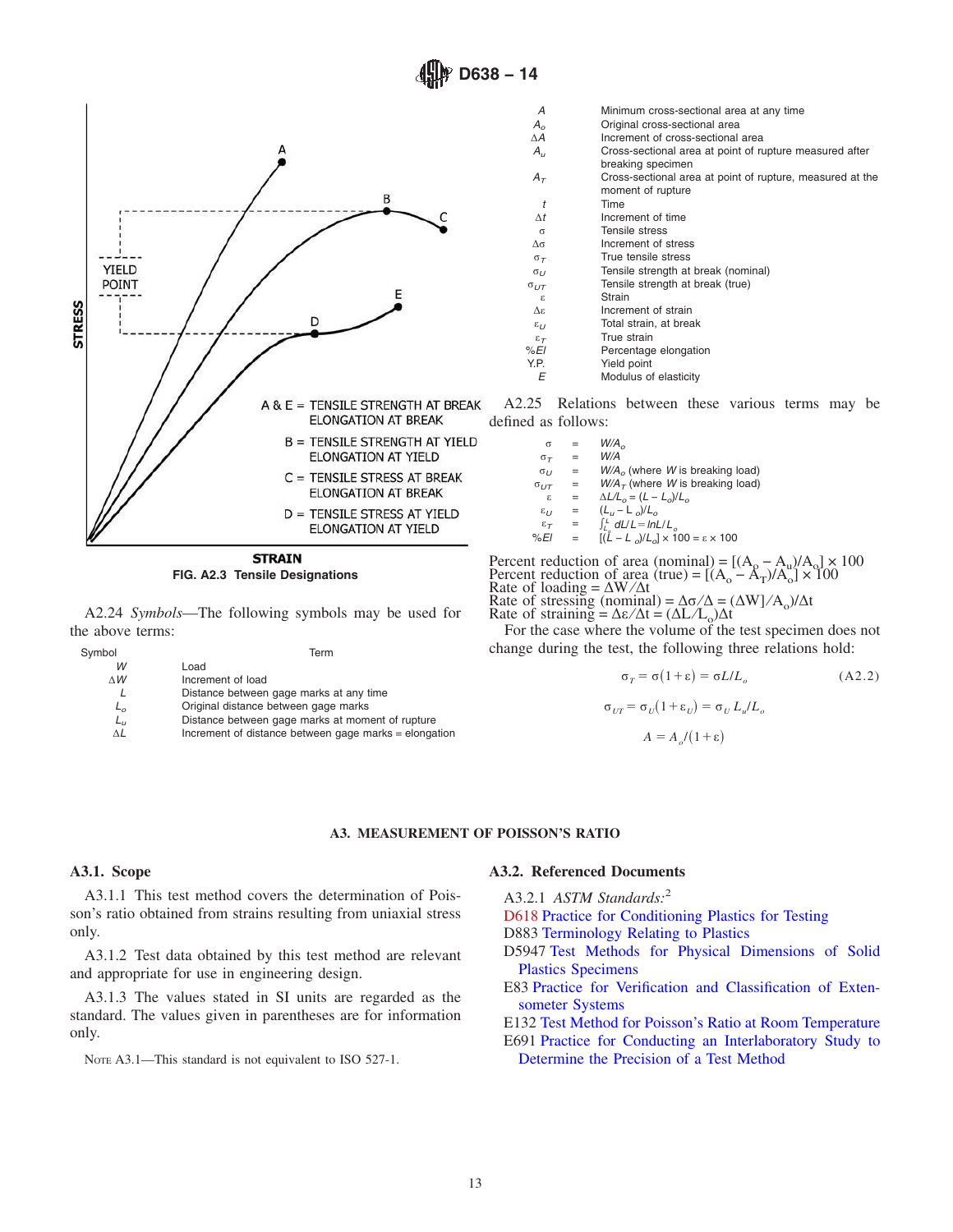## <span id="page-13-0"></span>E1012 [Practice for Verification of Testing Frame and Speci](http://dx.doi.org/10.1520/E1012)[men Alignment Under Tensile and Compressive Axial](http://dx.doi.org/10.1520/E1012) [Force Application](http://dx.doi.org/10.1520/E1012)

A3.2.2 *ISO Standard:*<sup>4</sup>

[ISO 527–1](#page-12-0) Determination of Tensile Properties

## **A3.3. Terminology**

A3.3.1 *Definitions*—Definitions of terms applying to this test method appear in Terminology [D883](#page-0-0) and [Annex A2](#page-10-0) of this standard.

## **A3.4. Significance and Use**

A3.4.1 When uniaxial tensile force is applied to a solid, the solid stretches in the direction of the applied force (axially), but it also contracts in both dimensions perpendicular to the applied force. If the solid is homogeneous and isotropic, and the material remains elastic under the action of the applied force, the transverse strain bears a constant relationship to the axial strain. This constant, called Poisson's ratio, is defined as the negative ratio of the transverse (negative) to axial strain under uniaxial stress.

A3.4.2 Poisson's ratio is used for the design of structures in which all dimensional changes resulting from the application of force need to be taken into account and in the application of the generalized theory of elasticity to structural analysis.

NOTE A3.2—The accuracy of the determination of Poisson's ratio is usually limited by the accuracy of the transverse strain measurements because the percentage errors in these measurements are usually greater than in the axial strain measurements. Since a ratio rather than an absolute quantity is measured, it is only necessary to know accurately the relative value of the calibration factors of the extensometers. Also, in general, the value of the applied loads need not be known accurately.

#### **A3.5. Apparatus**

A3.[5.1](#page-1-0) Refer to 5.1 and [5.3](#page-2-0) of this standard for the requirements of the testing machine and micrometers.

A3.5.2 For measurement of Poisson's Ratio use either a bi-axial extensometer or an axial extensometer in combination with a transverse extensometer. They must be capable of recording axial strain and transverse strain simultaneously. The extensometers shall be capable of measuring the change in strains with an accuracy of 1 % of the relevant value or better.

NOTE A3.3—Strain gages are used as an alternative method to measure axial and transverse strain; however, proper techniques for mounting strain gauges are crucial to obtaining accurate data. Consult strain gauge suppliers for instruction and training in these special techniques.

#### **A3.6. Test Specimen**

A3.6.1 *Specimen*—The test specimen shall conform to the dimensions shown in [Fig. 1.](#page-3-0) The Type I specimen is the preferred specimen and shall be used where sufficient material having a thickness of 7 mm (0.28 in.) or less is available.

A3.6.2 *Preparation*—Test specimens shall be prepared by machining operations, or die cutting, from materials in sheet, plate, slab, or similar form or be prepared by molding the material into the specimen shape to be tested.

NOTE A3.4—When preparing specimens from certain composite laminates such as woven roving, or glass cloth, care must be exercised in cutting the specimens parallel to the reinforcement, unless testing of specimens in a direction other than parallel with the reinforcement constitutes a variable being studied.

NOTE A3.5—Specimens prepared by injection molding have different tensile properties than specimens prepared by machining or die-cutting because of the orientation induced. This effect is more pronounced in specimens with narrow sections.

A3.6.3 All surfaces of the specimen shall be free of visible flaws, scratches, or imperfections. Marks left by coarse machining operations shall be carefully removed with a fine file or abrasive, and the filed surfaces shall then be smoothed with abrasive paper (No. 00 or finer). The finishing sanding strokes shall be made in a direction parallel to the long axis of the test specimen. All flash shall be removed from a molded specimen, taking great care not to disturb the molded surfaces. In machining a specimen, undercuts that would exceed the dimensional tolerances shown in [Fig. 1](#page-3-0) shall be scrupulously avoided. Care shall also be taken to avoid other common machining errors.

A3.6.4 If it is necessary to place gage marks on the specimen, this shall be done with a wax crayon or India ink that will not affect the material being tested. Gauge marks shall not be scratched, punched, or impressed on the specimen.

A3.6.5 When testing materials that are suspected of anisotropy, duplicate sets of test specimens shall be prepared, having their long axes respectively parallel with, and normal to, the suspected direction of anisotropy.

## **A3.7 Number of Test Specimens**

A3.7.1 Test at least five specimens for each sample in the case of isotropic materials.

A3.7.2 Test ten specimens, five normal to, and five parallel with, the principle axis of anisotropy, for each sample in the case of anisotropic materials.

#### **A3.8. Conditioning**

A3.8.1 Specimens shall be conditioned and tested in accordance with the requirement shown in Section [9](#page-5-0) of this standard.

#### **A3.9. Procedure**

A3.9.1 Measure the width and thickness of each specimen to the nearest 0.025 mm (0.001 in.) using the applicable test methods in [D5947.](#page-0-0) Follow the guidelines specified in [10.1.1](#page-5-0) and [10.1.2](#page-5-0) of this standard.

A3.9.2 Poisson's Ratio shall be determined at a speed of 5 mm/min.

A3.9.3 Place the specimen in the grips of the testing machine, taking care to align the long axis of the specimen and the grips with an imaginary line joining the points of attachment of the grips to the machine. The distance between the ends of the gripping surfaces, when using flat specimens, shall be as indicated in [Fig. 1.](#page-3-0) Tighten the grips evenly and firmly to the degree necessary to prevent slippage of the specimen during the test, but not to the point where the specimen would be crushed.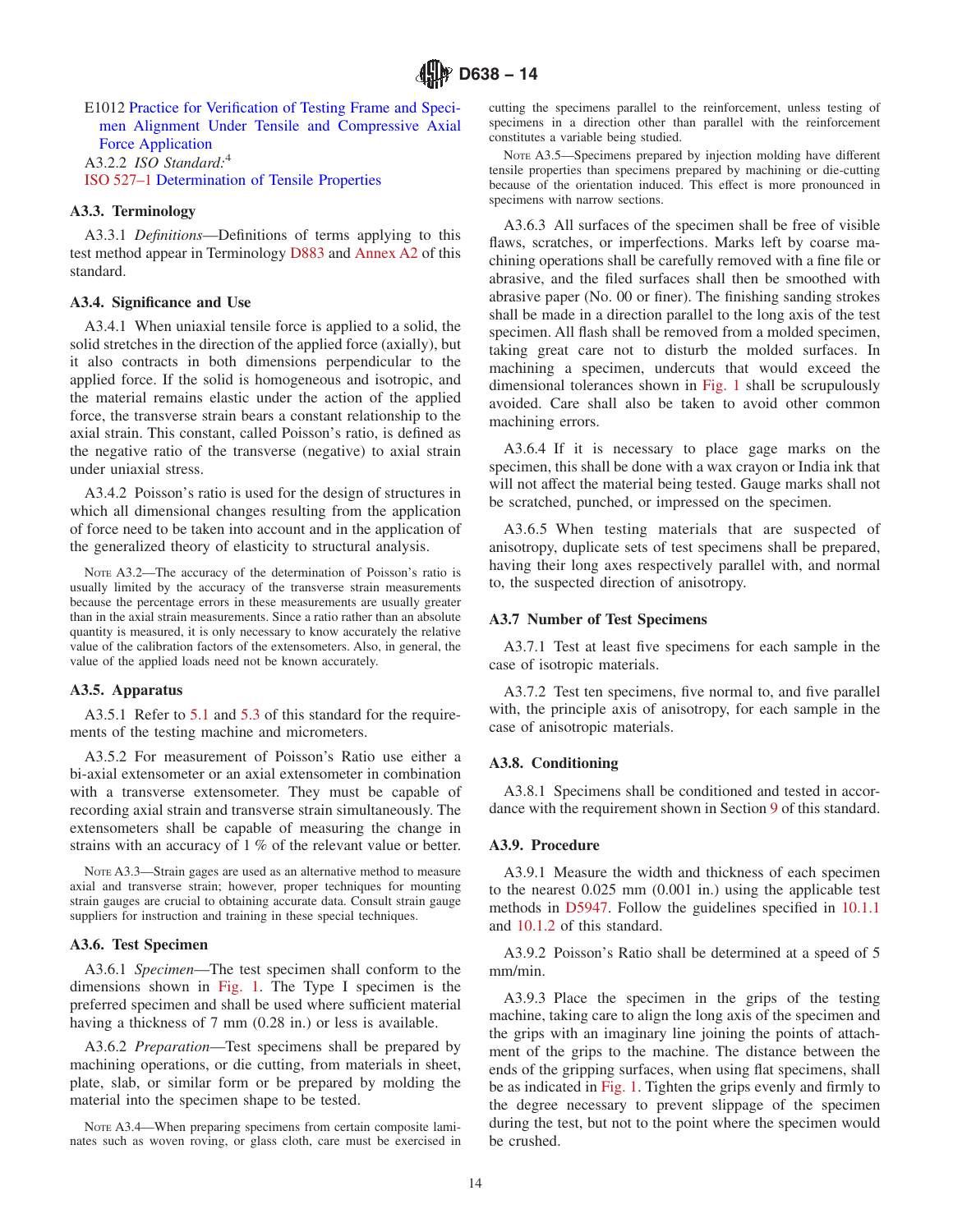A3.9.4 Attach the biaxial extensometer or the axial and transverse extensometer combination to the specimen. The transverse extensometer should be attached to the width of the specimen.

A3.9.5 Apply a small preload (less than 5 N) to the specimen at a crosshead speed of 0.1 mm/min. This preload will eliminate any bending in the specimens.

A3.9.6 Rebalance the extensometers to zero.

A3.9.7 Run the test at 5 mm/min out to a minimum of 0.5 % strain before removing the extensometers, simultaneously recording the strain readings from the extensometers at the same applied force. The precision of the value of Poisson's Ratio will depend on the number of data points of axial and transverse strain taken. It is recommended that the data collection rate for the test be a minimum of 20 points per second (but preferably higher). This is particularly important for materials having a non linear stress to strain curve.

A3.9.8 Make the toe compensation in accordance with [Annex A1.](#page-9-0) Determine the maximum strain (proportional limit) at which the curve is linear. If this strain is greater than 0.25 % the Poisson's Ratio is to be determined anywhere in this linear portion of the curve below the proportional limit. If the material does not exhibit a linear stress to strain relationship the Poisson's Ratio shall be determined within the axial strain range of 0.0005 to 0.0025 mm/mm (0.05 to 0.25 %). If the ratio is determined in this manner it shall be noted in the report that a region of proportionality of stress to strain was not evident.

NOTE A3.6—A suitable method for determination of linearity of the stress to strain curve is by making a series of tangent modulus measurements at different axial strain levels. Values equivalent at each strain level indicate linearity. Values showing a downward trend with increasing strain level indicate non linearity.

#### **A3.10. Calculation**

A3.10.1 *Poisson's Ratio*—The axial strain,  $ε_{\alpha}$ , indicated by the axial extensometer, and the transverse strain,  $\varepsilon_t$ , indicated by the transverse extensometers, are plotted against the applied load, *P*, as shown in Fig. A3.1.

A3.10.1.1 For those materials where there is proportionality of stress to strain and it is possible to determine a modulus of elasticity, a straight line is drawn through each set of points within the load range used for determination of modulus, and the slopes  $d\varepsilon_a$  /  $dP$  and  $d\varepsilon_t$  /  $dP$ , of those lines are determined. The use of a least squares method of calculation will reduce errors resulting from drawing lines. Poisson's Ratio,  $|\mu|$ , is then calculated as follows:

$$
|\mu| = (d\varepsilon_l/dP)/(d\varepsilon_a/dP) \tag{A3.1}
$$

where:

$$
det = change in transverse strain,\n
$$
dea = change in axial strain, and\n
$$
dP = change in applied load;\n|\mu| = (det)/(dea)
$$
\n(A3.2)
$$
$$

A3.10.1.2 The errors that are introduced by drawing a straight line through the points are reduced by applying the least squares method.

A3.10.1.3 For those materials where there is no proportionality of stress to strain evident determine the ratio of  $d\varepsilon$ , /  $d\varepsilon$ <sub>*a*</sub> when  $d\varepsilon_a = 0.002$  (based on axial strain range of 0.0005 to 0.0025 mm/mm) and after toe compensation has been made.

$$
|\mu| = d\varepsilon_t/0.002\tag{A3.3}
$$

#### **A3.11. Report**

A3.11.1 Report the following information:

A3.11.1.1 Complete identification of the material tested, including type, source, manufacturer's code numbers, form, principal dimensions, previous history, etc.,

- A3.11.1.2 Method of preparing test specimens,
- A3.11.1.3 Type of test specimen and dimensions,

A3.11.1.4 Conditioning procedure used,

- A3.11.1.5 Atmospheric conditions in test room,
- A3.11.1.6 Number of specimens tested,
- A3.11.1.7 Speed of testing,

A3.11.1.8 Classification of extensometers used. A description of measuring technique and calculations employed,



**FIG. A3.1 Plot of Strains Versus Load for Determination of Poisson's Ratio**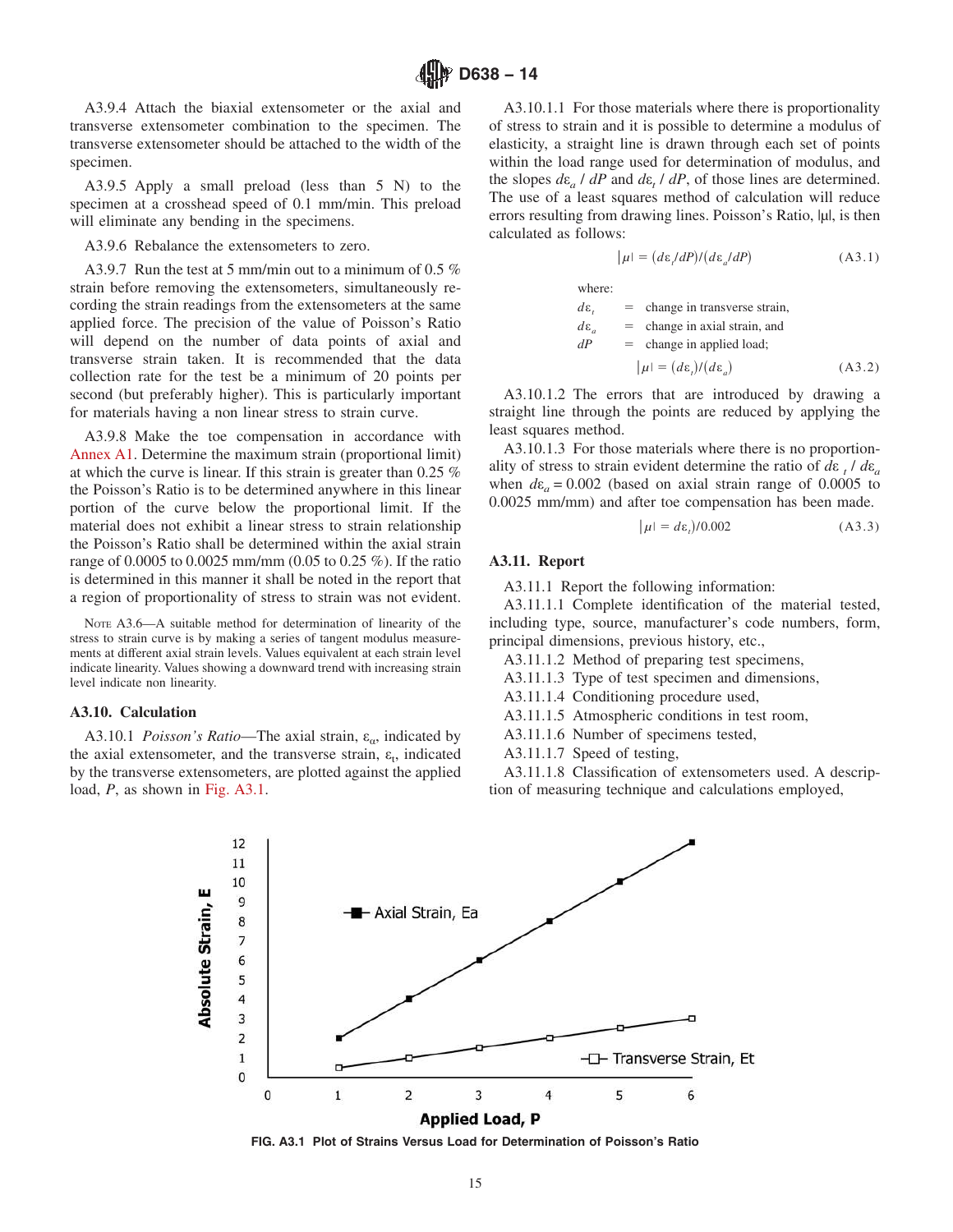<span id="page-15-0"></span>A3.11.1.9 Poisson's ratio, average value, standard deviation, and statement of whether there was proportionality within the strain range,

A3.11.1.10 Date of test, and

A3.11.1.11 Revision date of Test Method [D618.](#page-12-0)

## **A3.12. Precision and Bias**

A3.12.1 *Precision*—The repeatability standard deviation has been determined to be the following (see [Table A3.1.](#page-16-0)) An attempt to develop a full precision and bias statement for this test method will be made at a later date. For this reason, data on precision and bias cannot be given. Because this test method does not contain a round-robin based numerical precision and bias statement, it shall not be used as a referee test method in case of dispute. Anyone wishing to participate in the development of precision and bias data should contact the Chairman, Subcommittee D20.10 Mechanical Properties, ASTM International, 100 Barr Harbor, West Conshohocken, PA 19428.

## **A3.13 Keywords**

axial strain; Poisson's ratio; transverse strain